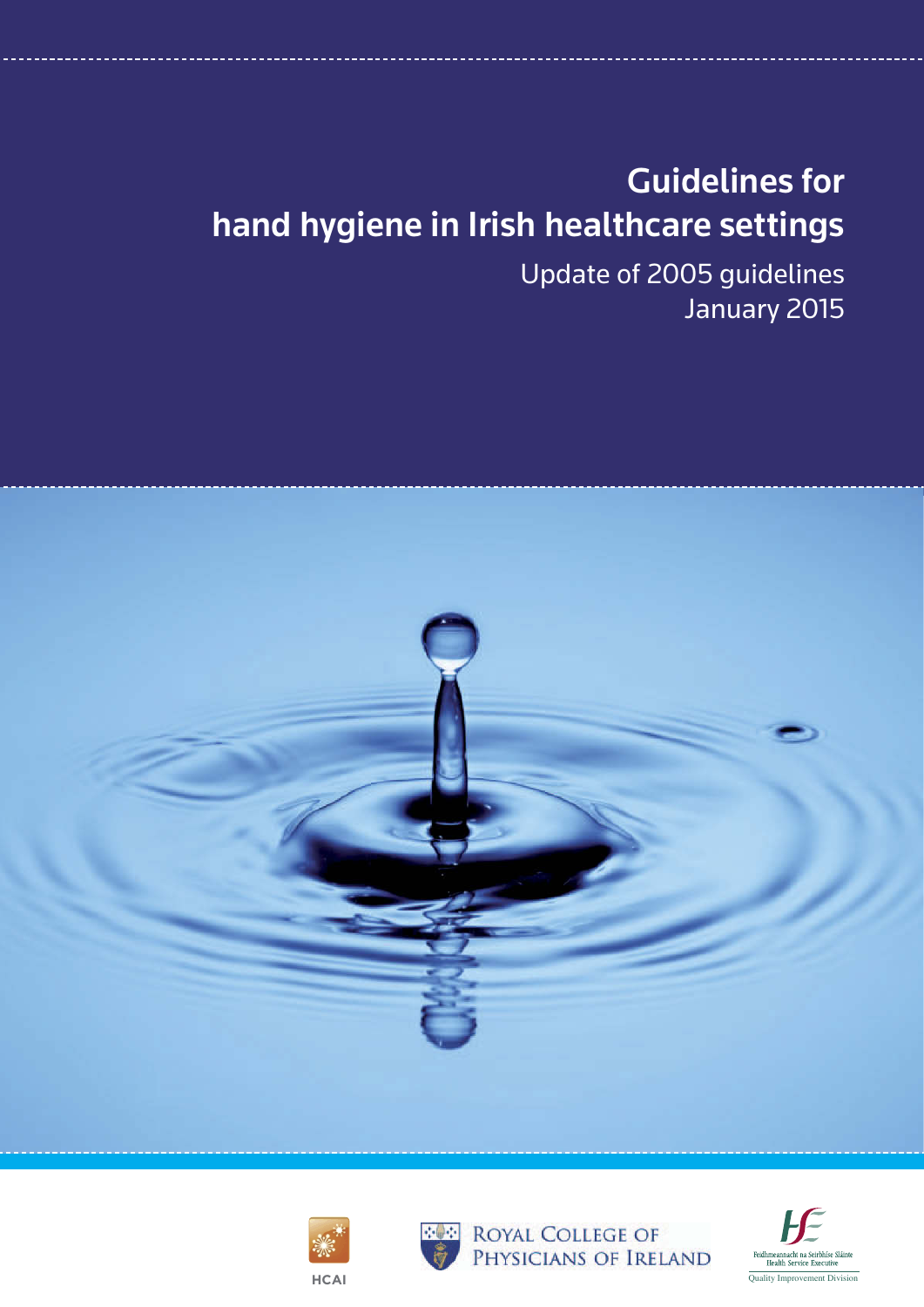





Guidelines for hand hygiene in Irish healthcare settings

> Update of 2005 guidelines January 2015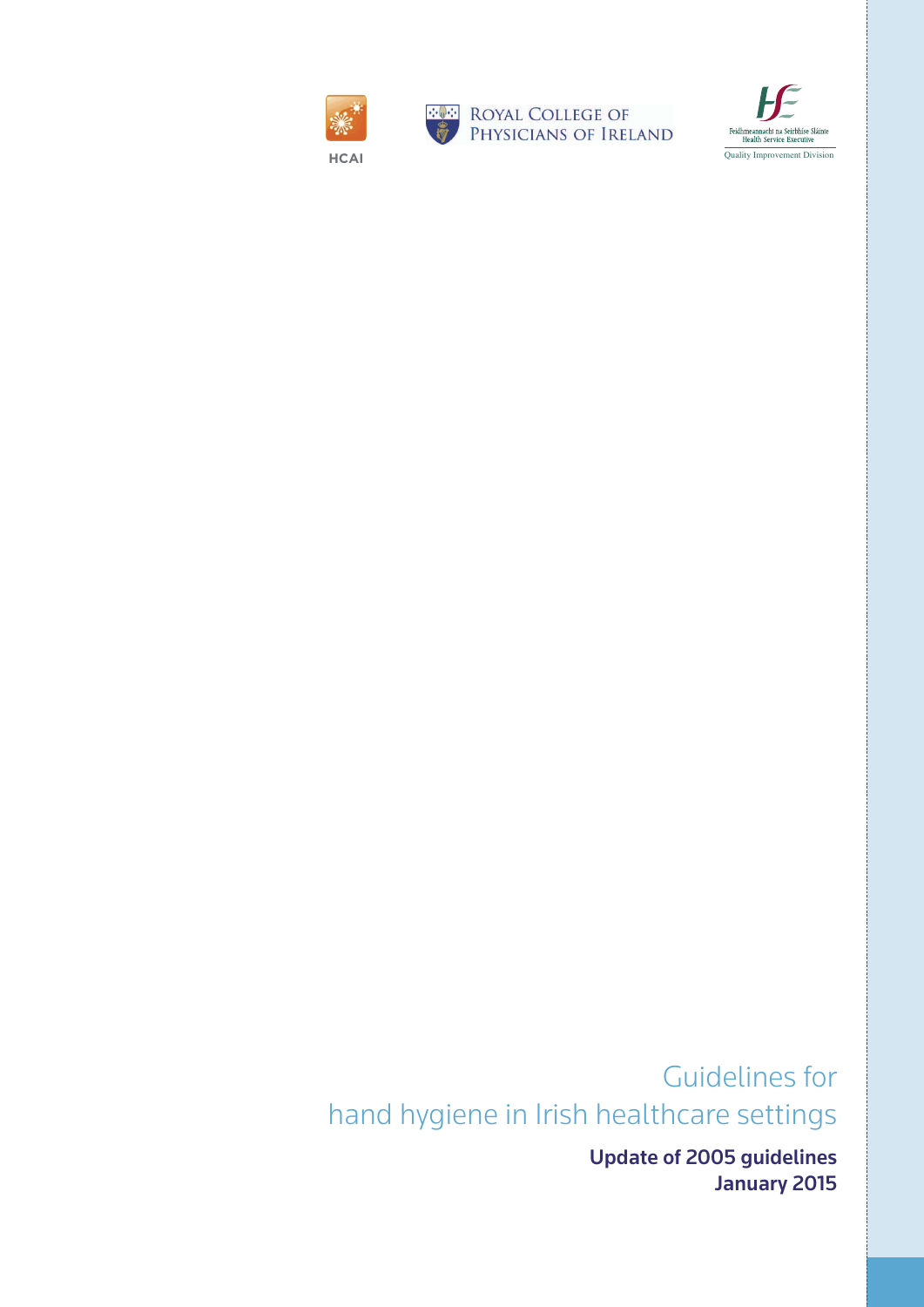# **Contents**

## **[Introduction](#page-3-0)**

|                   | <b>Recommendations</b>                            | 4  |
|-------------------|---------------------------------------------------|----|
| 2.1               | Indications for hand hygiene                      | 4  |
| 2.2               | Hand hygiene and glove use                        | 5  |
| 2.3               | Preparation for hand hygiene                      | 5  |
| 2.4               | Which hand hygiene product to use                 | 5  |
| 2.5               | Hand hygiene technique                            | 6  |
| 2.6               | Surgical hand preparation                         | 6  |
| 2.7               | Prevention of skin damage                         | 7  |
| 2.8               | Hand hygiene facilities                           | 7  |
| 2.9               | Audit of hand hygiene                             | 8  |
|                   | 2.10 Hand hygiene education                       | 8  |
|                   | 2.11 Patient participation in hand hygiene        | 8  |
|                   | 2.12 Promotion of hand hygiene                    | 8  |
|                   | 2.13 Implementation of recommendations            | 9  |
|                   | ----------------------------<br><b>Appendices</b> | 10 |
| 3.1               | Guideline development group membership            | 10 |
| 3.2               | <b>Consultation process</b>                       | 11 |
| 3.3               | Hand hygiene technique posters                    | 12 |
|                   | WHO how to handrub<br>3.3.1                       | 12 |
|                   | 3.3.2 WHO how to handwash                         | 13 |
| 3.4               | Useful resources                                  | 14 |
| 3.5               | Suggested evaluation and audit measures           | 16 |
| 3.6               | Ranking of evidence explanation                   | 17 |
| 3.7               | Glossary of terms and abbreviations<br>18         |    |
|                   |                                                   |    |
| <b>References</b> |                                                   | 20 |

**3**

. . . . . . . . . . . . . . . .

22222222  $\sim$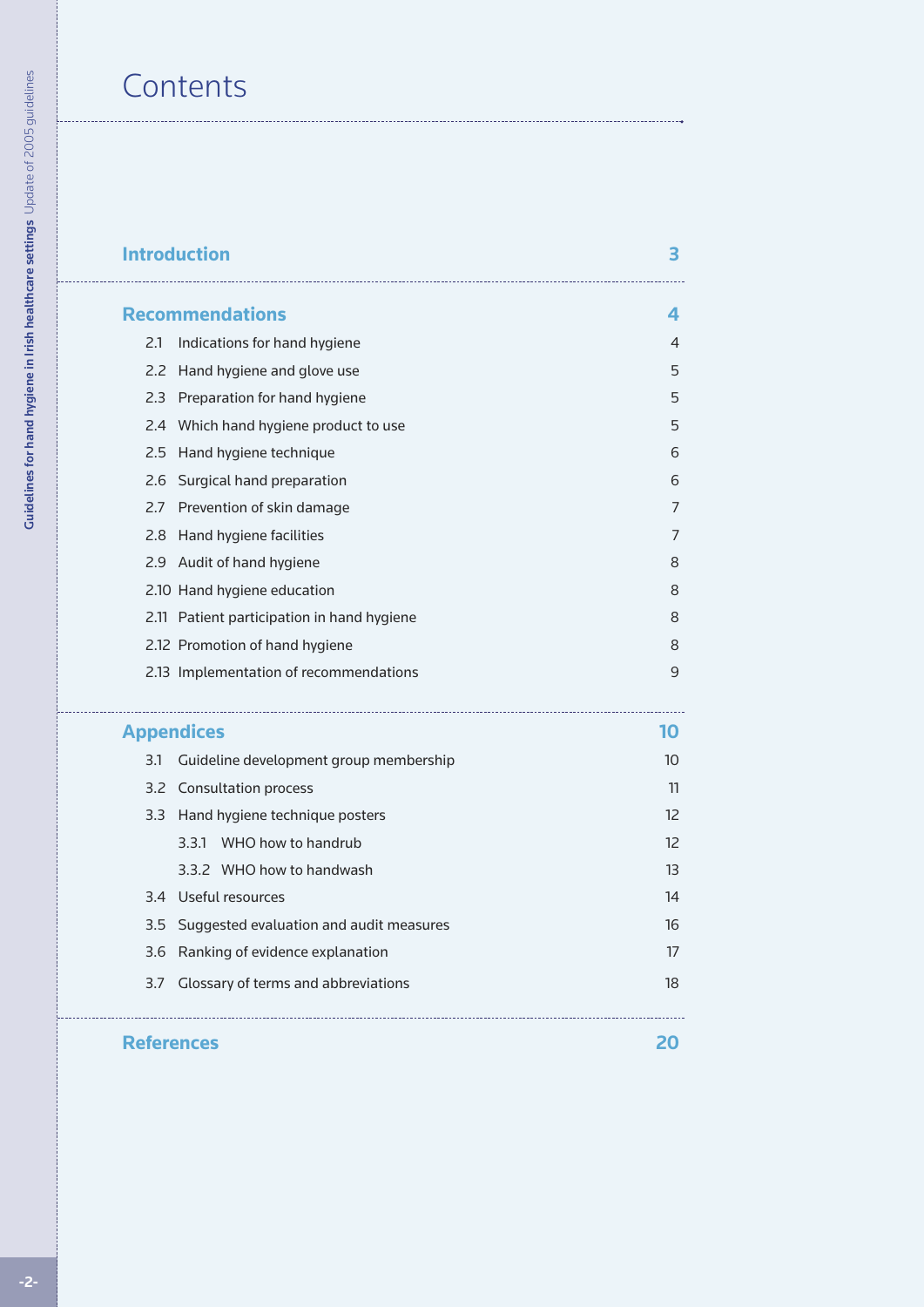# <span id="page-3-0"></span>Introduction

Hand hygiene in the healthcare setting reduces the transmission of pathogens and the incidence of healthcare-associated infections (HCAI).<sup>1</sup> Improving hand hygiene is one of the aims of the National Clinical Programme on HCAI and Antimicrobial Resistance (AMR).

The first national guidelines for hand hygiene in the healthcare setting were published in 2005 by the Strategy for the Control of Antimicrobial Resistance in Ireland (SARI).<sup>2</sup> In 2009, the World Health Organization (WHO) issued comprehensive evidence-based guidelines on hand hygiene in healthcare,<sup>1</sup> which introduced the '5 moments of hand hygiene', which have been widely internationally adopted.

The Hand Hygiene Subcommittee of the Royal College of Physicians of Ireland Clinical Advisory Group on HCAI and AMR have revised and updated the national guidelines for hand hygiene in healthcare settings, based on the WHO guidelines, with input from other recently updated guidelines from the National Institute for Health and Clinical Excellence (2012),<sup>3</sup> epic3 (2013),<sup>4</sup> Public Health Ontario (2014),<sup>5</sup> and the Society for Healthcare Epidemiology of America/Infectious Diseases Society of America (2014).<sup>6</sup> The subcommittee agreed to broadly adopt the WHO guidelines, with some exceptions, which are highlighted in the recommendations.

A formal review of the evidence was not performed. The recommendations have been ranked, based on the ranking of evidence in the WHO guidelines. For a detailed review of the evidence underpinning the recommendations in this document, the reader is directed to the WHO guidelines, and to other guidelines, as indicated in the footnotes.

The purpose of this guideline is to assist Irish healthcare facilities and services to improve hand hygiene and thereby to reduce HCAI, through a series of recommendations that reflect best practice. The guidelines are aimed at all healthcare care workers and will also be of relevance to patients, visitors, carers and members of the public. The recommendations should be implemented in all settings in which healthcare is delivered in Ireland as part of an integrated multimodal infection prevention and control and patient safety strategy.

This guideline will be revised in 2018, or sooner, as required.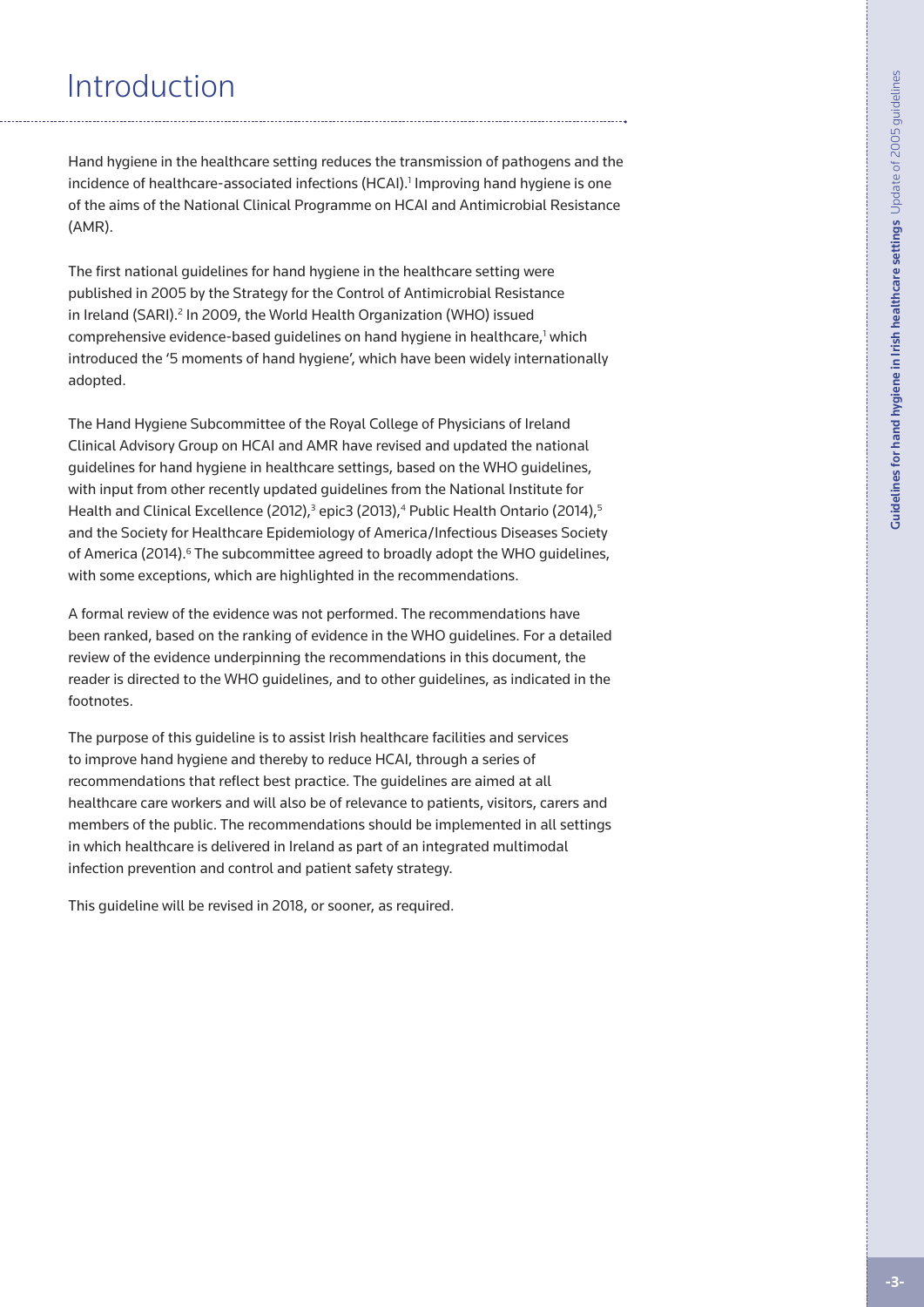# <span id="page-4-0"></span>Recommendations

These recommendations are adopted from the WHO Guidelines on Hand Hygiene in Health Care (2009)<sup>1</sup>. The rationale for inclusion of any recommendation which differs from, or which is additional to the recommendations of the WHO guidelines is outlined in a footnote. Refer to Appendix 3.6 for an explanation of the ranking of evidence.

## 2.1 Indications for hand hygiene

#### **5 moments for hand hygiene**

Clean hands according to the WHO '5 moments for hand hygiene': -

- immediately before each episode of direct patient contact or care (IB)
- immediately before a clean/aseptic procedure (IB)
- immediately before each episode of direct patient contact or care (IB)<br>● immediately before a clean/aseptic procedure (IB)<br>● immediately after contact with body fluids or excretions, mucous membranes, non-intact skin or dressings (IA) dressings (IA)<br>• immediately after each episode of direct patient contact or care (IB)<br>• immediately after contact with objects and equipment in the immediate patient environment (IB)
	- immediately after each episode of direct patient contact or care (IB)
	- <sup>l</sup> immediately after contact with objects and equipment in the immediate patient environment (IB)



Refer to the WHO Hand hygiene in outpatient and home-based care and long-term care facilities (2012)<sup>7</sup> for recommendations on the application of the '5 moments for hand hygiene' in outpatient settings, home-based care and long-term care facilities.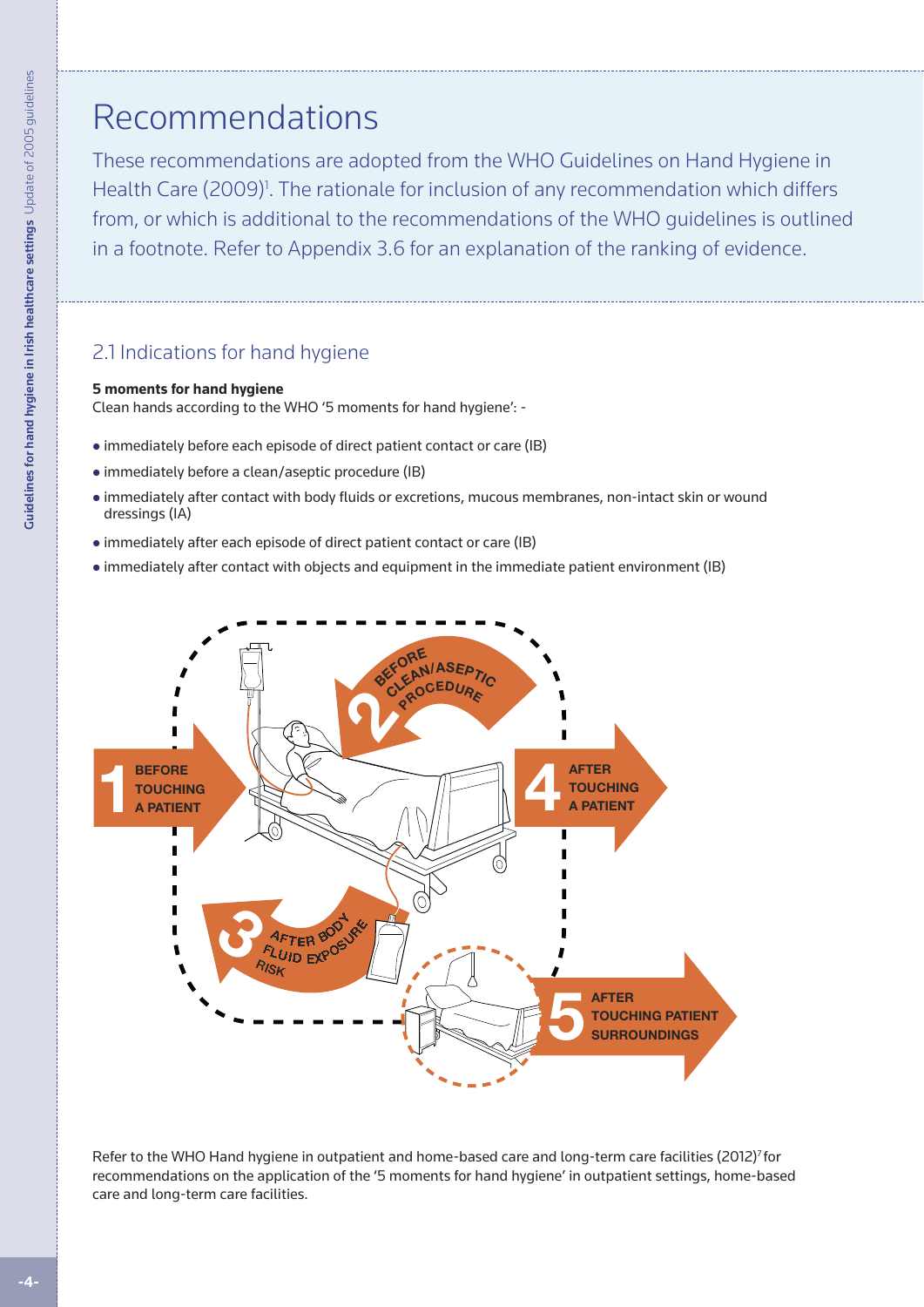#### <span id="page-5-0"></span>**Other indications for hand hygiene**

Hands should also be cleaned: -

- when visibly dirty, or soiled with blood or other body fluids (IB)
- after using the toilet (II)
- before preparing medication (IB)
- $\bullet$  before preparing food (IB)
- before putting on gloves (II\*)
- immediately after removing gloves (IB)

#### 2.2 Hand hygiene and glove use

The use of gloves does not replace the need for hand hygiene (IB)

When using gloves, clean hands: -

- $\bullet$  before putting on gloves (II\*)
- immediately after removal of gloves (IB)

#### 2.3 When delivering clinical care

- Bare the wrists (e.g., short sleeved top or rolled up sleeves)<sup>a</sup> (II\*)
- Remove all wrist jewellery, including wristwatch<sup>b</sup> (II\*)
- Remove all hand jewellery (a single plain band may be worn) $\epsilon$  (II\*)
- Keep fingernails short (tips less than 0.5cm) (II)
- . Do not wear false nails or nail enhancements (e.g., gel nails)<sup>d</sup> (IA)
- Do not wear nail varnish<sup>e</sup> (II\*)
- Cover cuts and abrasions with a waterproof dressing<sup>f</sup> (II\*)

#### 2.4 Which hand hygiene product to use

Use an alcohol hand rub for hand hygiene (IA), except in the following situations when hands must be washed with soap and water<sup>g</sup>:

- $\bullet$  when hands are visibly soiled (IB)
- <sup>l</sup> when caring for patients known or suspected to have *Clostridium difficile* infection (IB)

Alcohol hand rub used in healthcare settings should conform to the national specification for alcohol-based hand hygiene products<sup>h</sup> (II\*)

<sup>&</sup>lt;sup>a</sup> Bare wrists facilitate effective hand hygiene. SARI hand hygiene guidelines (2005)<sup>2</sup> recommend that shirts should have short or turn up sleeves, NICE Clinical Guideline 2 (2012)<sup>3</sup> recommends wearing short-sleeved garments or being able to roll or push up sleeves and epic3 (2014)<sup>4</sup> recommends wearing short-sleeved clothing.

 $^{\rm b}$  Bare wrists facilitate effective hand hygiene. WHO (2009)<sup>1</sup> recommends removal of wrist jewellery for surgical hand preparation. SARI hand hygiene guidelines (2005)<sup>2</sup>, NICE Clinical Guideline 2 (2012)<sup>3</sup> and epic3 (2014)<sup>4</sup> recommend that wrist jewellery is removed.

 $^{\rm c}$  Wearing rings is associated with increased carriage of microorganisms. WHO (2009) $^{\rm l}$  recommends removal of hand jewellery for surgical hand preparation. SARI hand hygiene guidelines (2005)<sup>2</sup> recommend that hand jewellery (except plain wedding bands) is removed; NICE Clinical Guideline 2 (2012)<sup>3</sup> and epic3 (2014)<sup>4</sup> recommend that hand jewellery is removed. Public Health Ontario guidelines (2014)<sup>5</sup> state that it is preferred that rings are not worn.

d Artificial nails and nail enhancements have been implicated in the transfer of pathogenic microorganisms, and artificial nails have been linked to surgical site infections and haemodialysis-related bloodstream infections. WHO (2009)' prohibits artificial nails for surgical hand preparation. SARI hand hygiene guidelines (2005)<sup>2</sup> and epic3 (2014)<sup>4</sup> recommend that false nails are not worn and Public Health Ontario guidelines (2014)<sup>5</sup> recommends that artificial nails or nail enhancements are not worn.

e Chipped nail polish or nail polish worn for longer than 4 days can harbour microorganisms that are not removed by hand hygiene. SARI hand hygiene guidelines (2005)<sup>2</sup>, NICE Clinical Guideline 2 (2012)<sup>3</sup> and epic3 (2014)<sup>4</sup> recommend that nail polish is not worn.

 $^{\mathsf{f}}$  Good practice. NICE Clinical Guideline 2 (2012) $^3$  and epic3 (2014) $^{\mathsf{4}}$  recommend that cuts and abrasions are covered with waterproof dressings.

<sup>&</sup>lt;sup>9</sup> There is conflicting evidence regarding the efficacy of hand hygiene products on norovirus. Studies suggest that norovirus is inactivated by alcohol concentrations ≥ 70%; this should be considered when evaluating alcohol hand rubs.

<sup>h</sup> National specification for AHR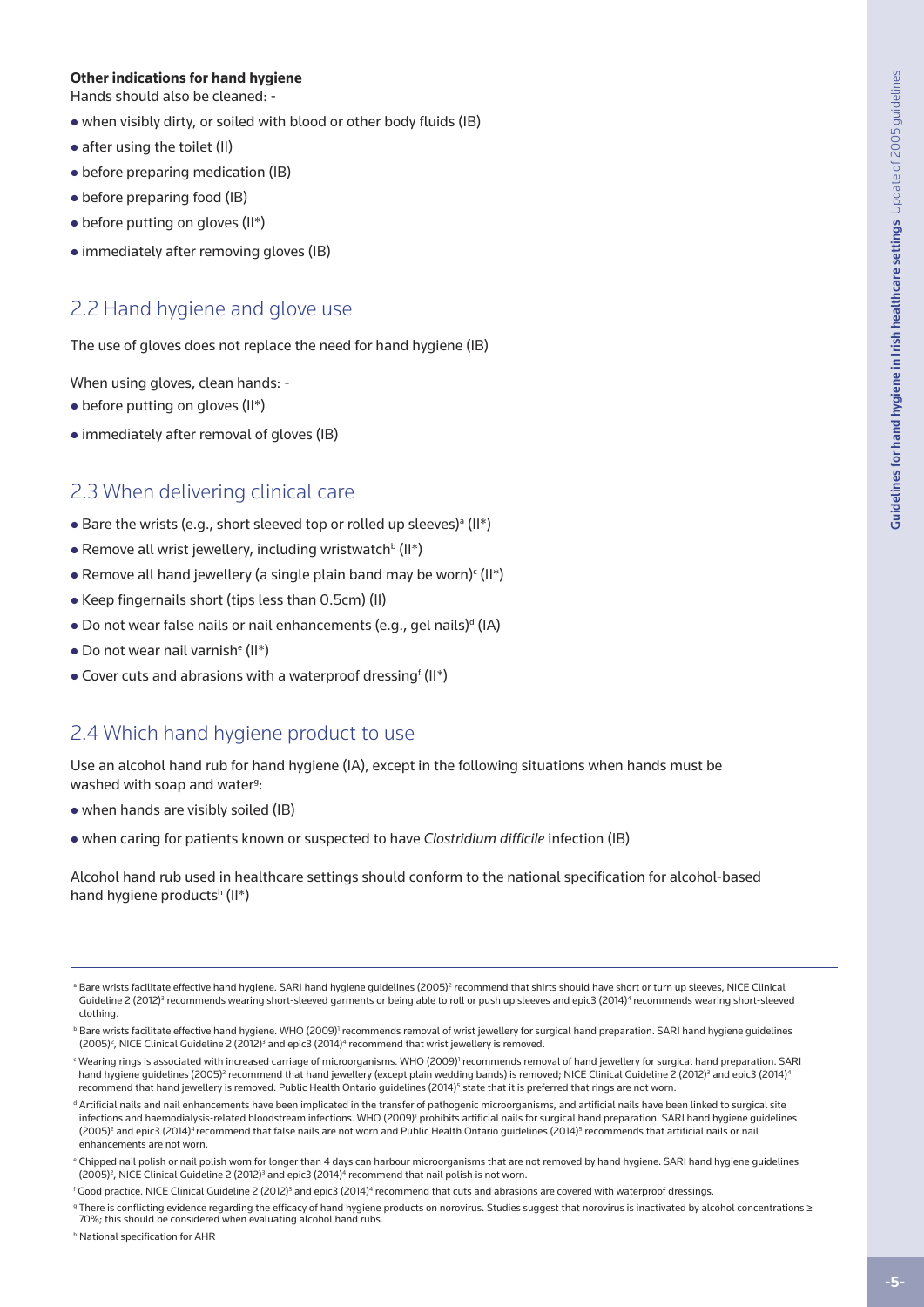## <span id="page-6-0"></span>2.5 Hand hygiene techniquei

#### **Alcohol hand rub**

- Do not use alcohol hand rub on visibly soiled hands (IB)
- Follow the manufacturer's instructions for application times<sup>j</sup> (II\*)
- Apply sufficient volume of hand rub solution to cover hands and wrists (IB)
- The hand rub solution must come into contact with all surfaces of the hands and wrists (IB)
- $\bullet$  Rub hands together vigorously until the solution has evaporated and hands are dry (IB)

#### *Refer to Appendix 3.3.1 for WHO poster on alcohol hand rub technique*

#### **Hand washing with soap and water**

- Wet hands under running water. Avoid using hot water (IIB)
- Apply sufficient amount of liquid or foam soap to cover all surfaces of the hands and wrists (IB)
- $\bullet$  The soap solution must come into contact with all surfaces of the hands and wrists (II\*)
- $\bullet$  Rub hands together vigorously for a minimum of 15 seconds $k$  (II\*)
- $\bullet$  Rinse hands thoroughly (II\*)
- Do not use clean hands to turn off taps (IB)
- If taps are not hands-free, use paper towel to turn off tap (IB)
- Dry hands thoroughly with disposable paper towels (IB)
- Discard towel into hands-free non-risk waste bin<sup>t</sup> (II\*)

#### *Refer to Appendix 3.3.2 for WHO poster on hand washing technique*

## 2.6 Surgical hand preparation (may also be referred to as surgical hand hygiene)

- <sup>l</sup> Surgical hand preparation should be performed using either an antimicrobial soap or an alcohol-based hand rub with persistent antimicrobial activity (surgical hand rub) prior to donning sterile gloves when performing surgical procedures (IB)
- Do not sequentially combine surgical hand preparation with antimicrobial soap and a surgical hand rub (II)
- Remove all rings, wrist watch and bracelets (II)
- Keep fingernails short (less than 0.5cm) (II)
- Do not wear false nails or nail enhancements (e.g., gel nails) (IB)
- $\bullet$  Do not wear nail varnish<sup>m</sup> (II\*)
- <sup>l</sup> If hands are visibly soiled, wash with soap and warm water prior to surgical hand preparation (II)
- Remove debris from underneath nails using a nail cleaner (II)

#### **Surgical hand preparation with antimicrobial soap**

- <sup>l</sup> When performing a surgical hand preparation with antimicrobial soap, scrub hands and forearms for the length of time recommended by the manufacturer, usually 2-5 minutes. Longer scrub times (e.g., 10 minutes) are not necessary (IB)
- . Pay special attention to nails, subungual areas, between fingers and between thumb and index finger<sup>n</sup> (II\*)
- . The direction of the washing procedure is from the hands to the elbows, without returning to the cleaned hands.<sup>o</sup> Soap should be rinsed in the same manner (II\*)
- Brushes should not be used (IB)
- $\bullet$  Dry hands and forearms with a sterile towel, from the hands to the elbows (II\*)
- Hands and forearms should be completely dry prior to donning gloves (IB)

 $^{\rm i}$  The SARI hand hygiene guidelines (2005)<sup>2</sup> referred to social, antiseptic and surgical hand hygiene. This categorisation has been superseded by the WHO guidelines (2009)<sup>1</sup> and the category of antiseptic handwashing is no longer relevant

<sup>j</sup> Good practice

k As there is variation between guidelines in the time for which hands should be rubbed together during hand washing with soap and water, the guideline development group agreed on a minimum of 15 seconds. WHO (2009)<sup>1</sup> recommends 40-60 seconds for the entire hand washing procedure; epic3 (2014)<sup>4</sup> recommends rubbing hands together for a minimum of 10- 15 seconds and Public Health Ontario guidelines (2014)<sup>s</sup> recommend rubbing hands together for a minimum of 15 seconds

 $^{\rm t}$ To prevent contamination of clean hands. SARI hand hygiene guidelines (2005) $^{\rm 2}$  recommend the use of hands free waste bins

<sup>m</sup> Chipped nail polish or nail polish worn for longer than 4 days can harbour microorganisms that are not removed by hand hygiene. SARI hand hygiene guidelines (2005)<sup>2</sup>, NICE Clinical Guideline 2 (2012)<sup>3</sup> and epic3 (2014)<sup>4</sup> recommend that nail polish is not worn

<sup>&</sup>lt;sup>n</sup> To ensure effective surgical hand preparation. Recommended in Public Health Ontario guidelines (2014)<sup>5</sup>

o To prevent contamination of clean hands and forearms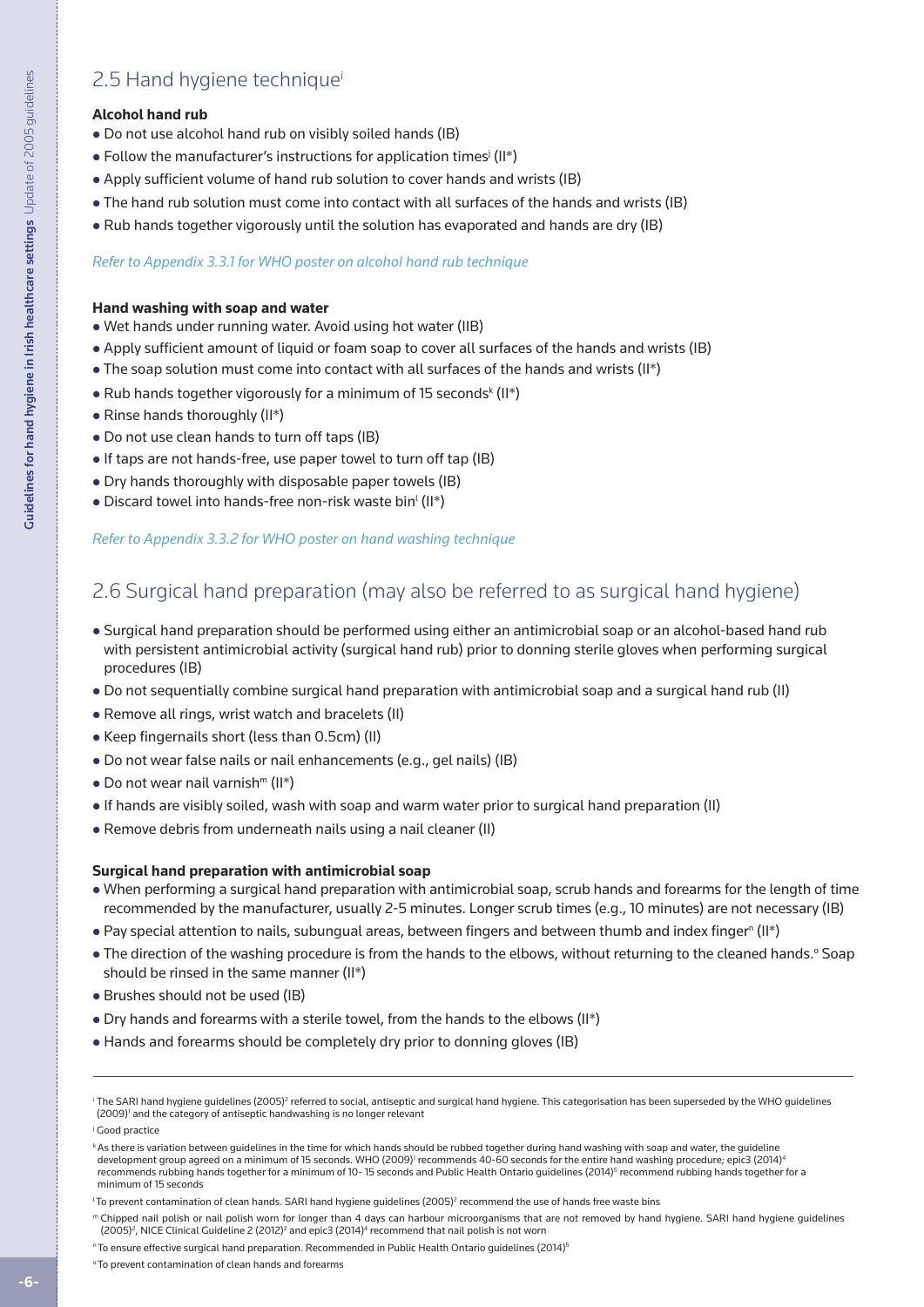#### <span id="page-7-0"></span>**Surgical hand rub with an alcohol-based hand rub with persistent antimicrobial activity**

- When performing a surgical hand rub with an alcohol-based hand rub with persistent antimicrobial activity, follow the manufacturer's instructions for application times (II)
- Hands and forearms should be dry before alcohol hand rub is applied (IB)
- . Use sufficient product to keep hands and forearms wet with the hand rub throughout the surgical hand rub procedure (IB)
- After the surgical hand rub, allow the hands and forearms to dry completely prior to donning gloves (IB)

#### 2.7 Prevention of skin damage

- <sup>l</sup> Educate staff about the potentially damaging effects of hand hygiene products and about practices to reduce the risk of skin damage (IB)
- Use an emollient hand cream frequently (IA)
- Avoid using hot water for hand washing (IB)
- Avoid using soap and alcohol hand rub at the same time (II)
- After hand washing, dry hands thoroughly with a patting motion rather than rubbing<sup>p</sup> (II\*)
- $\bullet$  Avoid donning gloves while hands are wet<sup>q</sup> (II\*)
- Avoid prolonged and inappropriate use of gloves<sup>q</sup> (II\*)
- Consult the occupational health team or a general practitioner if skin irritation occurs from use of hand hygiene products in the healthcare setting<sup>r</sup> (II\*)
- <sup>l</sup> Provide alternative hand hygiene products for healthcare workers with confirmed allergies or adverse reactions to standard products used in the healthcare setting (II)

#### 2.8 Hand hygiene facilities

#### **Alcohol hand rub**

- . Alcohol hand rub should be made available at the point of care in all healthcare facilities<sup>s</sup>(IB)
- <sup>l</sup> A risk assessment should be performed to ensure that there is no risk of accidental or intentional ingestion of alcohol hand rub at the point of care by the individual patient<sup>r</sup> (II)
- <sup>l</sup> Alcohol hand rub used in healthcare settings should conform to the national specification for alcohol-based hand hygiene products<sup>t</sup> (II\*)
- $\bullet$  Disposable single use alcohol hand rub cartridges or containers should be used (II\*)

#### **Hand washing facilities**<sup>u</sup>

- Clinical hand wash sinks should be independent of patient and/or en-suite sinks v
- Clinical hand wash sinks should be dedicated for hand washing only<sup>w</sup> and labelled accordingly
- Clinical hand wash sinks should conform to HBN 00-10 Part C Sanitary Assemblies
- . Clinical hand wash sinks should be accessible and should not be situated behind curtain rails<sup>y</sup>
- Clinical hand wash sinks should be located so that they are convenient for use<sup>v</sup>
- $\bullet$  Liquid or foam soap, disposable paper towels and warm water should be provided<sup>y</sup>
- Hand driers should not be used in clinical areas (II\*)

p To reduce friction of the skin. Recommended in SARI hand hygiene guidelines (2005)2

<sup>&</sup>lt;sup>q</sup> To reduce hand irritation

<sup>r</sup> Good practice

<sup>s</sup> Personal alcohol hand rub, wall mounted dispenser, container fixed to patient bed, patient locker, dressing or medicine trolley, or BP/temperature apparatus, as appropriate t National specification for AHR

<sup>&</sup>lt;sup>U</sup> The WHO guidelines do not give detailed guidance on hand washing facilities in developed countries. The subcommittee agreed to update the recommendations in the existing national guidelines in line with the SARI Infection Prevention and Control Building Guidelines for Acute Hospitals in Ireland (2009), and other relevant UK Health Building Notes (HBN) and Health Technical Memoranda (HTM). The document from which each recommendation is taken is referenced

v HBN 00-09: Infection control in the built environment. Department of Health (UK). 2013

w Public Health Ontario guidelines (2014)<sup>5</sup>

x HBN 00-10 Part C: Sanitary assemblies. Department of Health (UK). 2013

y Recommendation of the guideline development group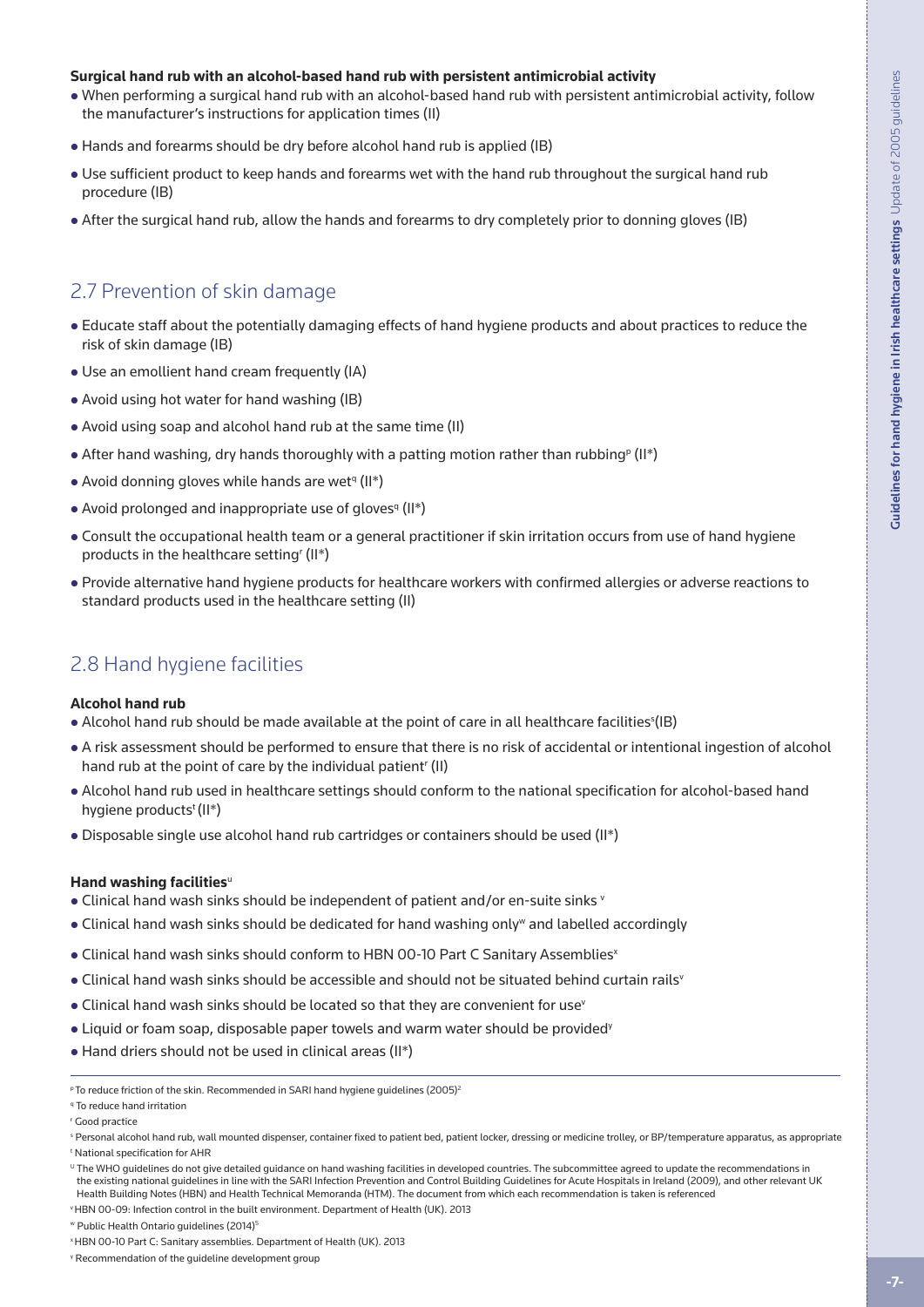- <span id="page-8-0"></span>• Disposable single use soap cartridges or containers should be used (II\*)
- $\bullet$  Taps should be hands-free
- A clinical hand wash sink should be provided in each single-bed patient room  $v, z$ , with the exception of mental health and learning disability settings<sup>v</sup>
- A clinical hand wash sink should be available by each bed space in intensive care and high-dependency units<sup>v</sup>
- <sup>l</sup> A minimum of one clinical hand wash sink should be provided in each multi-bed room, with at least one sink per 4-6 beds. The requirement for additional sinks should be determined by local risk assessment, which should take into account the room layout and the patient population<sup>aa</sup>
- <sup>l</sup> Where clinical procedures or examination of patients is undertaken in primary care and out-patient settings, a clinical hand wash sink should be provided where the procedure or examination is carried out"
- . Where the location, number or type of clinical hand wash sinks does not conform to the guidelines, a risk assessment must be carried out and a remedial programme agreed locally (II\*)

#### **Emollient hand creams**

- <sup>l</sup> Emollient hand creams which are compatible with the hand hygiene products in use should be available in all clinical care areas (IA)
- <sup>l</sup> Emollient hand creams should be provided in a wall mounted or pump dispenser. Disposable single use cartridges or containers should be used (II\*)

## 2.9 Audit of hand hygiene

- Regular audits of hand hygiene (the nature of which should be determined locally) with feedback should take place in all healthcare settings, and should be linked to an improvement programme (IA)
- $\bullet$  Hand hygiene audits should form part of a broader programme of surveillance and audit (II\*)
- $\bullet$  Audits should be performed in a standardised manner so that results can be compared over time (II\*)
- <sup>l</sup> Results should be reported to senior management, clinicians and the infection prevention and control committee (where present) (II\*)

#### *Refer to Appendix 3.5 for suggested audit measures*

## 2.10 Hand hygiene education<sup>bb</sup>

- <sup>l</sup> Completion of hand hygiene education for healthcare workers should be mandatory at induction and at least every two years thereafter (II\*)
- <sup>l</sup> Hand hygiene education should be a mandatory component of all clinical course curricula and should be delivered to students prior to clinical placement (II\*)
- Adherence to appropriate hand hygiene should be assessed as part of the final clinical/professional examination (II\*)
- Content and learning outcomes should include the importance of hand hygiene, the evidence base for hand hygiene, the indications for hand hygiene (including the WHO 5 moments for hand hygiene), the choice of hand hygiene product, preparation for hand hygiene, technique for hand washing and use of alcohol hand rub, practical demonstration, and prevention of skin damage (II\*)
- <sup>l</sup> The content and duration of hand hygiene education should be tailored to the particular healthcare setting and to the degree of clinical contact by healthcare workers (II\*)
- Education can be delivered face-to-face, by an e-learning programme or by a combination of both (II\*)

## 2.11 Patient participation in hand hygiene

- <sup>l</sup> Patients, relatives and carers should be provided with information about the need for hand hygiene and how to keep their hands clean<sup>cc</sup>  $(II^*)$
- Patients should be offered the opportunity to clean their hands before meals, after using the toilet, commode, bedpan or urinal, if involved in a clinical procedure and at other times, as appropriate<sup>cc</sup> (II<sup>\*</sup>)

bb Recommendations of the guideline development group

z SARI. Infection prevention and control building guidelines for acute hospitals in Ireland. HPSC. 2009

aa HBN 00-09: Infection control in the built environment recommends two clinical hand wash basins in multi-bed rooms. The existing national quidelines recommend a minimum of one sink per 4-6 patients. As multi-bed rooms may have as little as two beds and as infrequently used sinks can encourage colonisation with *Legionella* and other microorganisms, the subcommittee agreed to recommend a minimum of one sink per multi-bed room, based on local risk assessment.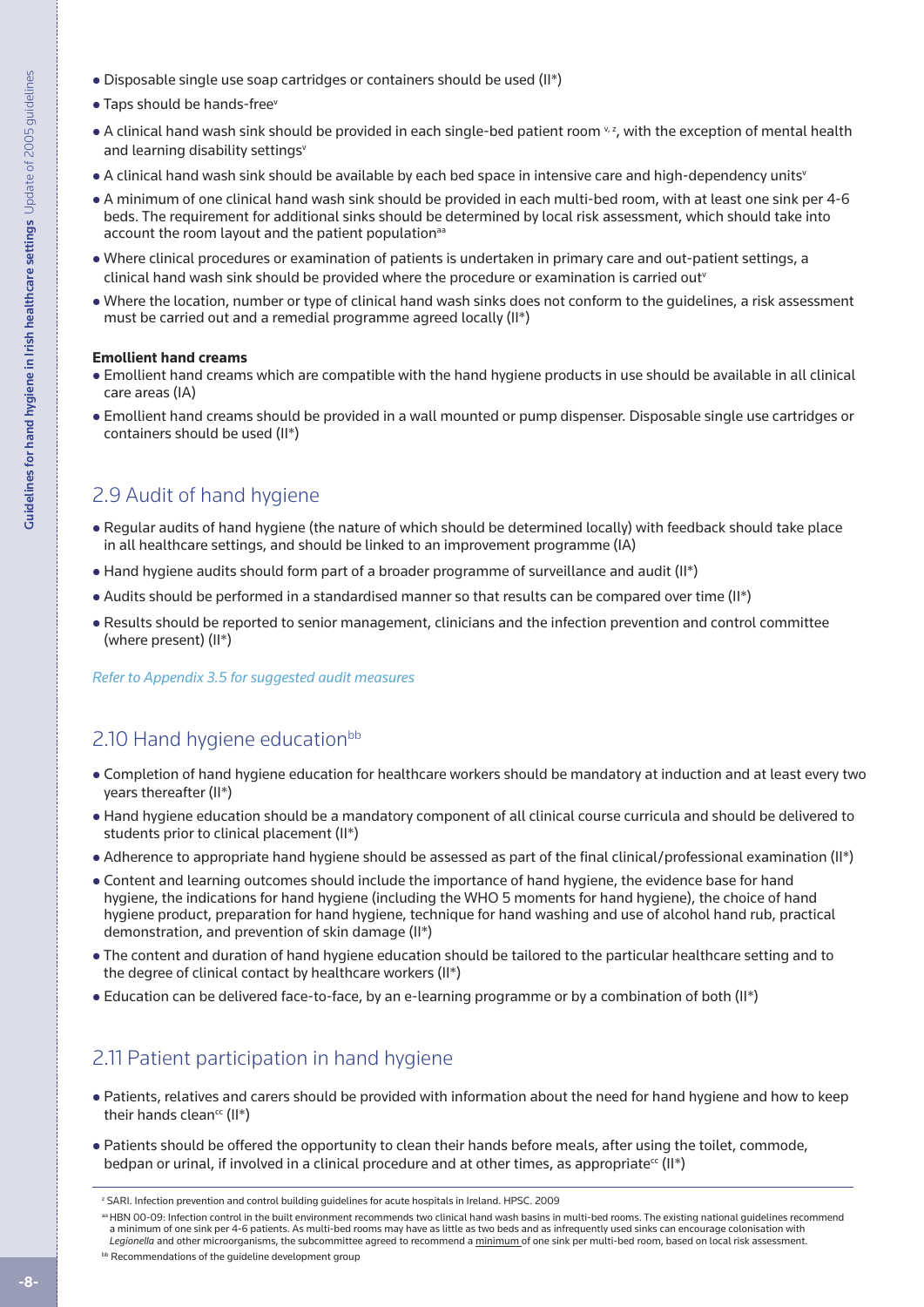## <span id="page-9-0"></span>2.12 Promotion of hand hygiene

• A multimodal hand hygiene improvement strategy, such as that developed by WHO<sup>dd</sup>, should be used in all healthcare services (IB)

## 2.13 Implementation of recommendations

- The CEO/General Manager of each healthcare facility/service has overall responsibility for implementation of these recommendations, including the provision of the resources necessary for implementation
- <sup>l</sup> Each healthcare worker is responsible for performing appropriate hand hygiene during all aspects of patient care to reduce the risk of HCAI and AMR
- Each healthcare worker is responsible for ensuring that they complete mandatory hand hygiene education

<sup>cc</sup> Recommended in epic3 (2014)<sup>4 dd</sup> A guide to the implementation of the WHO multimodal hand hygiene improvement strategy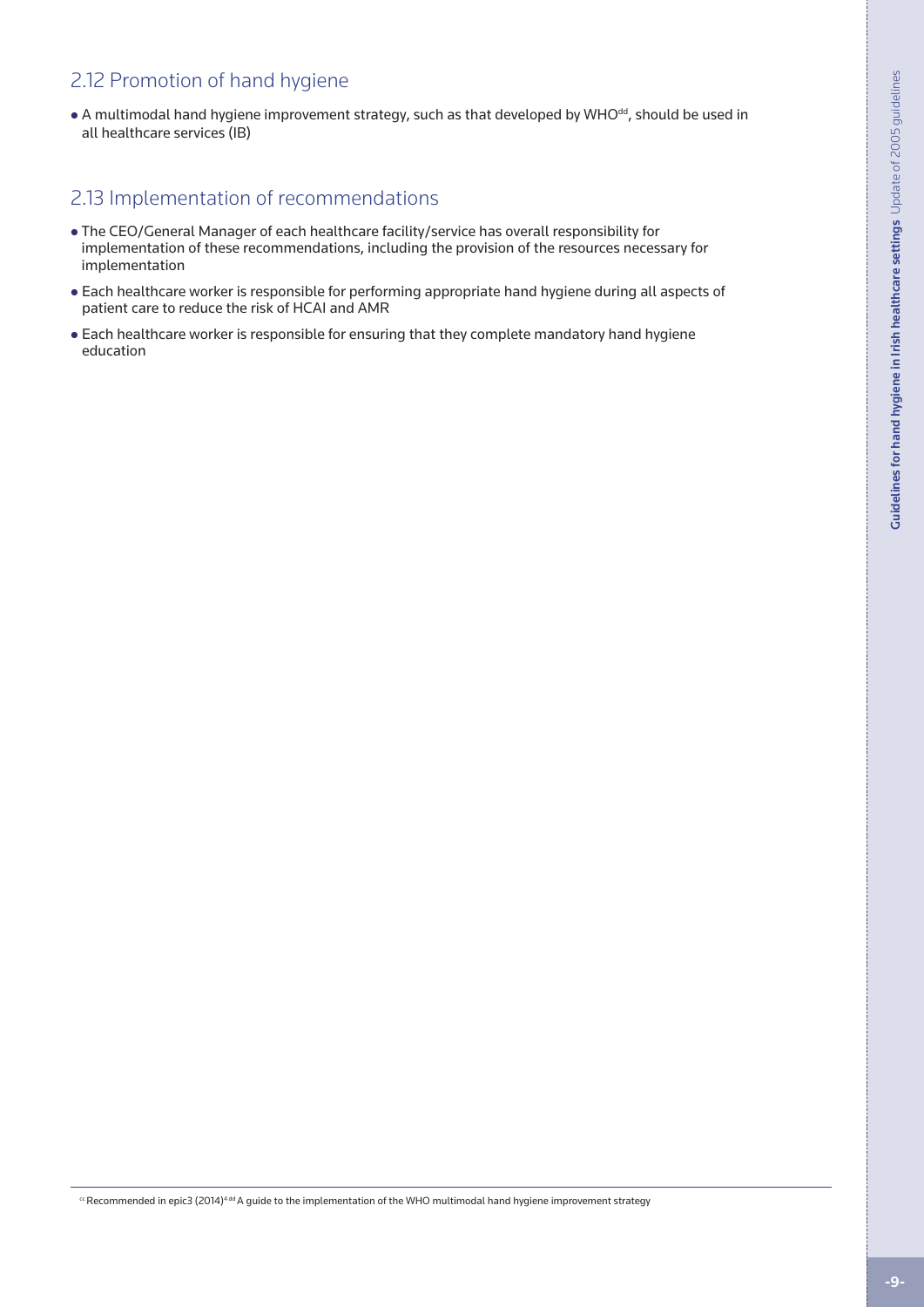# <span id="page-10-0"></span>Appendices

## 3.1 Guideline development group membership

| Ms. Michelle Bergin              | Assistant Director of Nursing, Midlands Regional Hospital                                                                                               |
|----------------------------------|---------------------------------------------------------------------------------------------------------------------------------------------------------|
| <b>Ms. Roisin Breen</b>          | Programme Manager, HCAI and AMR Clinical Programme                                                                                                      |
| <b>Ms. Geraldine Crowley</b>     | Clinical Nurse Specialist Infection Prevention and Control,<br>Milford Care Centre (from September 2014)                                                |
| Dr. Rob Cunney                   | National Clinical Lead for HCAI and AMR and Consultant<br>Microbiologist, HPSC and Children's University Hospital,<br>Temple Street (from October 2014) |
| <b>Ms. Margaret Dawson</b>       | Director, MRSA and Families Network                                                                                                                     |
| <b>Ms. Sheila Donlon</b>         | Infection Prevention and Control Nurse Manager, HPSC                                                                                                    |
| Dr. Susan FitzGerald             | Consultant Microbiologist, St. Vincent's University and<br>St. Columcille's Hospitals (Chair)                                                           |
| Dr. Fidelma Fitzpatrick          | National Clinical Lead for HCAI and AMR and Consultant<br>Microbiologist, HPSC and Beaumont Hospital                                                    |
| Ms. Maire Flynn                  | ACNM3, Tralee Community Nursing Unit,<br>(until September 2014)                                                                                         |
| <b>Ms. Margaret Nadin</b>        | Project Manager (NMPD, Dublin, NE)                                                                                                                      |
| <b>Ms. Mary Francis O'Reilly</b> | Director NMPDU, HSE West Mid West                                                                                                                       |
| Mr. Ajay Oza                     | Surveillance Scientist, HPSC                                                                                                                            |
| <b>Ms. Maura Smiddy</b>          | Department of Epidemiology and Public Health, UCC                                                                                                       |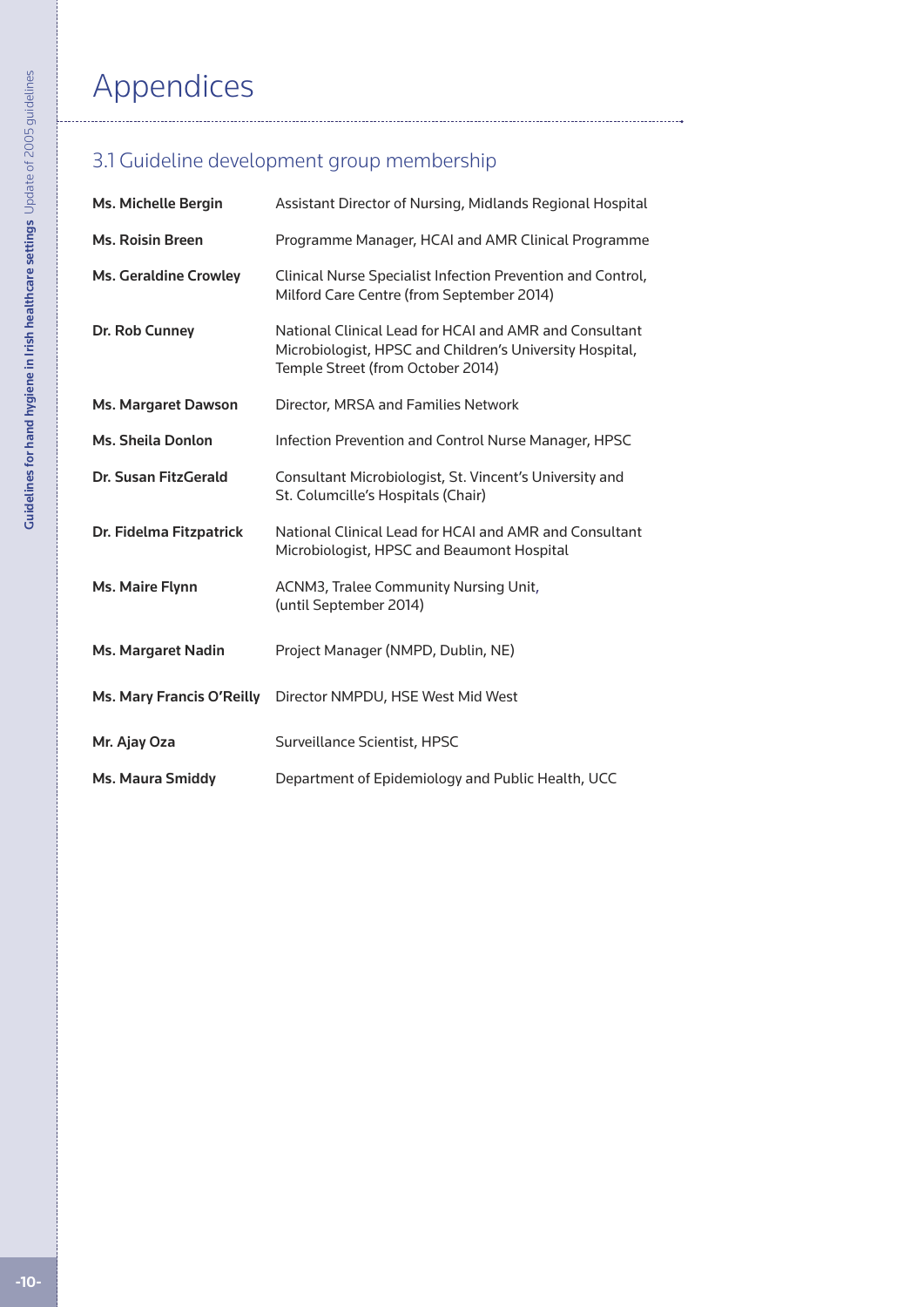## <span id="page-11-0"></span>3.2 Consultation process

The updated guidelines were circulated for consultation to the following groups in October 2014. Feedback from the consultation exercise was considered by the subcommittee in November 2014. The agreed guidelines were approved by the RCPI Clinical Advisory Group on HCAI and AMR in January 2015.

| Patients and members of the public              | Publication on HSE website<br><b>HSE patient advocacy</b><br><b>Irish Patient Association</b>                                                                                                                                                                                                                                                                                             |
|-------------------------------------------------|-------------------------------------------------------------------------------------------------------------------------------------------------------------------------------------------------------------------------------------------------------------------------------------------------------------------------------------------------------------------------------------------|
| <b>Clinical leaders and healthcare managers</b> | <b>HSE clinical directors</b><br>HSE clinical leads and programme managers<br>HSE regional quality and risk managers<br><b>HSE regional HCAI committees</b><br>Office of the nursing and midwifery services director                                                                                                                                                                      |
| <b>National committees</b>                      | RCPI clinical advisory group on HCAI and AMR                                                                                                                                                                                                                                                                                                                                              |
| <b>Professional and other groups</b>            | <b>Health Protection Surveillance Centre</b><br>Irish College of General Practitioners<br><b>Irish Society of Clinical Microbiologists</b><br><b>Infection Prevention Society</b><br><b>Irish Infection Society</b><br><b>RCPI Faculty of Pathology</b><br>RCPI Faculty of Public Health Medicine<br>RCPI Faculty of Occupational Medicine<br>Royal College of Surgeons in Ireland (RCSI) |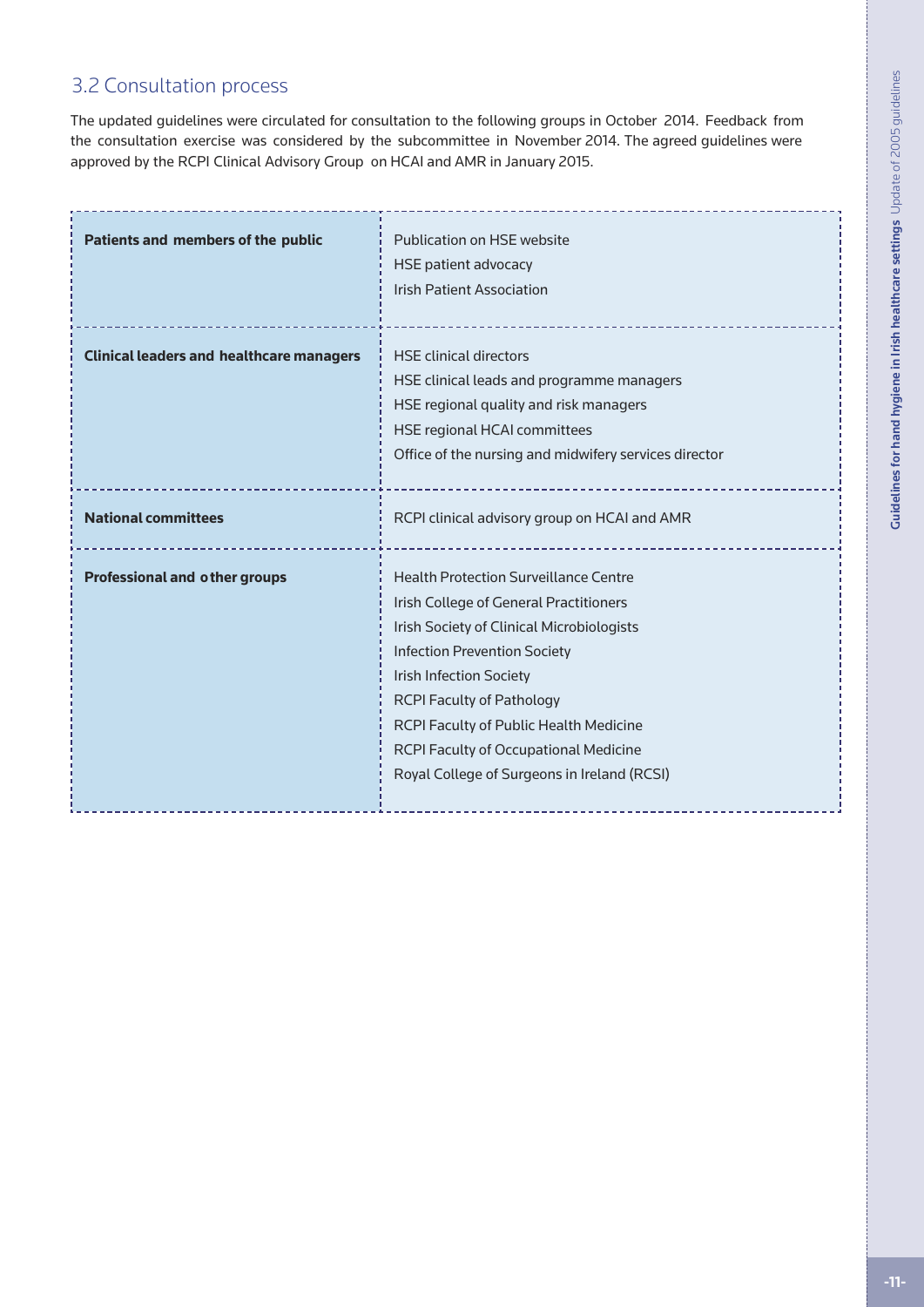## <span id="page-12-0"></span>3.3 Hand hygiene technique posters

There is some variation in published hand hygiene techniques; the key element is that all surfaces of the hands and wrists are covered with hand hygiene product (alcohol hand rub or soap). The WHO hand hygiene techniques are shown below.

### 3.3.1 WHO how to handrub

# **How to Handrub?**

## **RUB HANDS FOR HAND HYGIENE! WASH HANDS WHEN VISIBLY SOILED**

**Duration of the entire procedure: 20-30 seconds**



Apply a palmful of the product in a cupped hand, covering all surfaces; Rub hands palm to palm;





Right palm over left dorsum with interlaced fingers and vice versa;



Palm to palm with fingers interlaced; Backs of fingers to opposing palms



with fingers interlocked;



Rotational rubbing of left thumb clasped in right palm and vice versa;



Rotational rubbing, backwards and forwards with clasped fingers of right hand in left palm and vice versa;



Once dry, your hands are safe.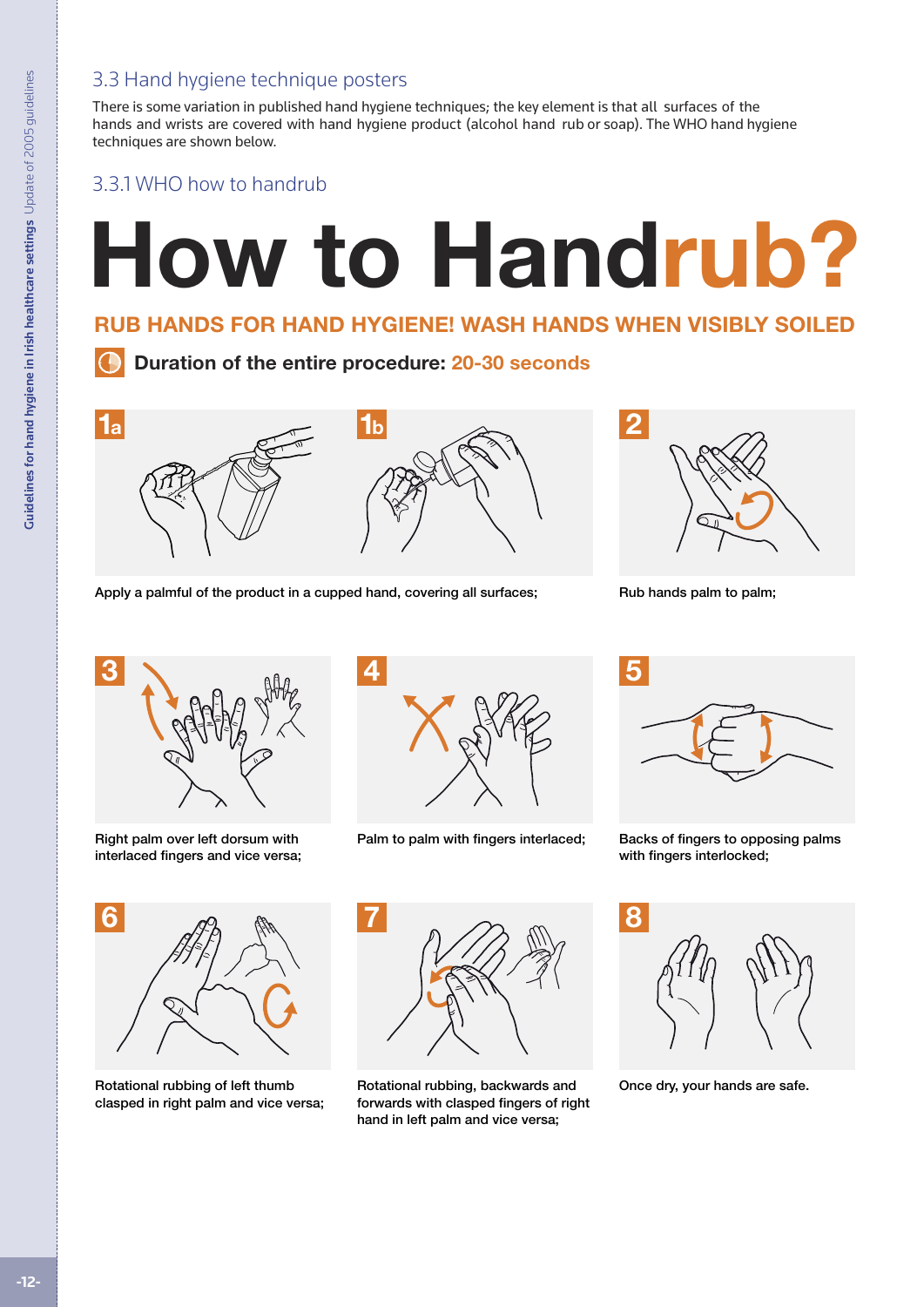<span id="page-13-0"></span>

**WASH HANDS WHEN VISIBLY SOILED! OTHERWISE, USE HANDRUB** 

**Duration of the entire procedure: 40-60 seconds**



Wet hands with water;



Right palm over left dorsum with interlaced fingers and vice versa;



Rotational rubbing of left thumb clasped in right palm and vice versa;



with a single use towel;



Apply enough soap to cover Rub hands palm to palm; all hand surfaces;





Rotational rubbing, backwards and forwards with clasped fingers of right hand in left palm and vice versa;



Dry hands thoroughly **USe towel to turn off faucet;** Your hands are now safe.





Palm to palm with fingers interlaced; Backs of fingers to opposing palms with fingers interlocked;



Rinse hands with water;

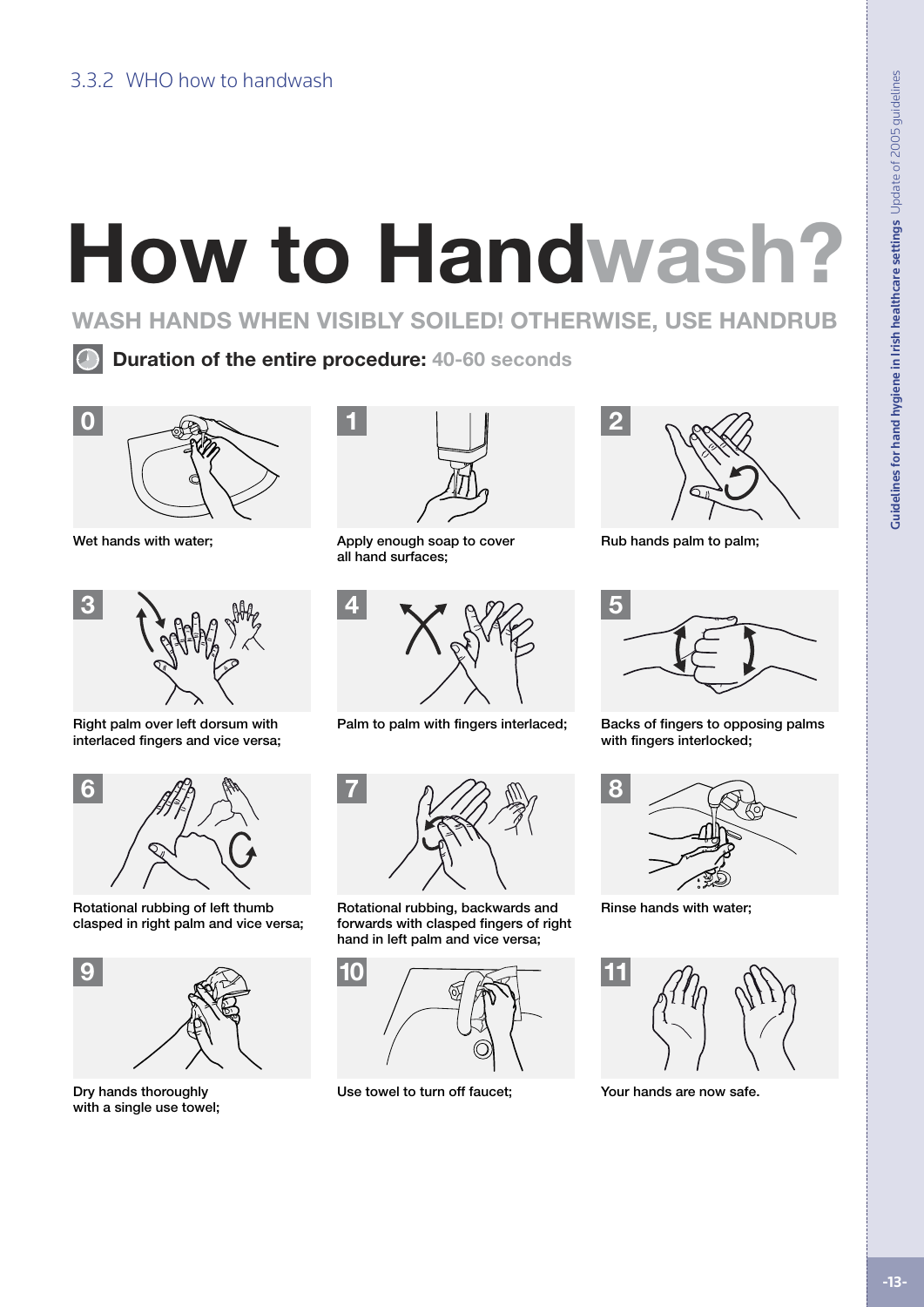## <span id="page-14-0"></span>3.4 Useful resources

| Educational resources<br>• Patients and the public<br>• Healthcare staff | National Healthcare Charter<br>www.hse.je<br>Factsheet<br>www.hpsc.ie<br>Resources for primary and secondary schoolchildren<br>www.e-bug.eu<br>WHO hand hygiene technical reference manual<br>Videos and posters for hospital and primary care settings<br>HSE hand hygiene page<br><b>HPSC posters and video</b><br><b>WHO 5 moments poster</b><br>5 moments game for staff in acute and non acute settings<br>Wi-five game on www.npsa.nhs.uk<br>HSE land e-learning<br>www.hseland.ie<br><b>Newsletters</b><br>www.hpsc.ie |
|--------------------------------------------------------------------------|-------------------------------------------------------------------------------------------------------------------------------------------------------------------------------------------------------------------------------------------------------------------------------------------------------------------------------------------------------------------------------------------------------------------------------------------------------------------------------------------------------------------------------|
| Audit and improvement                                                    | HSE hand hygiene audit tool, SOP and data collection forms<br>www.hpsc.ie<br>WHO tools and resources<br>www.who.int<br>WHO hand hygiene self assessment framework. WHO. 2010<br>A guide to the implementation of the WHO multimodal hand<br>hygiene improvement strategy. WHO. 2009<br>Template action plan for the implementation of the WHO multimodal hand hygiene<br>improvement strategy. WHO. 2009                                                                                                                      |
| Hand hygiene facilities                                                  | Sustaining improvement - additional activities for consideration by healthcare<br>facilities. WHO. 2009<br>Health Building Note 00-09 Infection control in the built environment.<br>Department of Health (UK). 2013<br>Health Building Note 00-10 Part C: Sanitary Assemblies. Department of Health (UK).<br>2013<br>SARI. Infection Prevention and Control Building Guidelines for Acute Hospitals in<br>Ireland. Health Protection Surveillance Centre. 2009                                                               |

------------------------------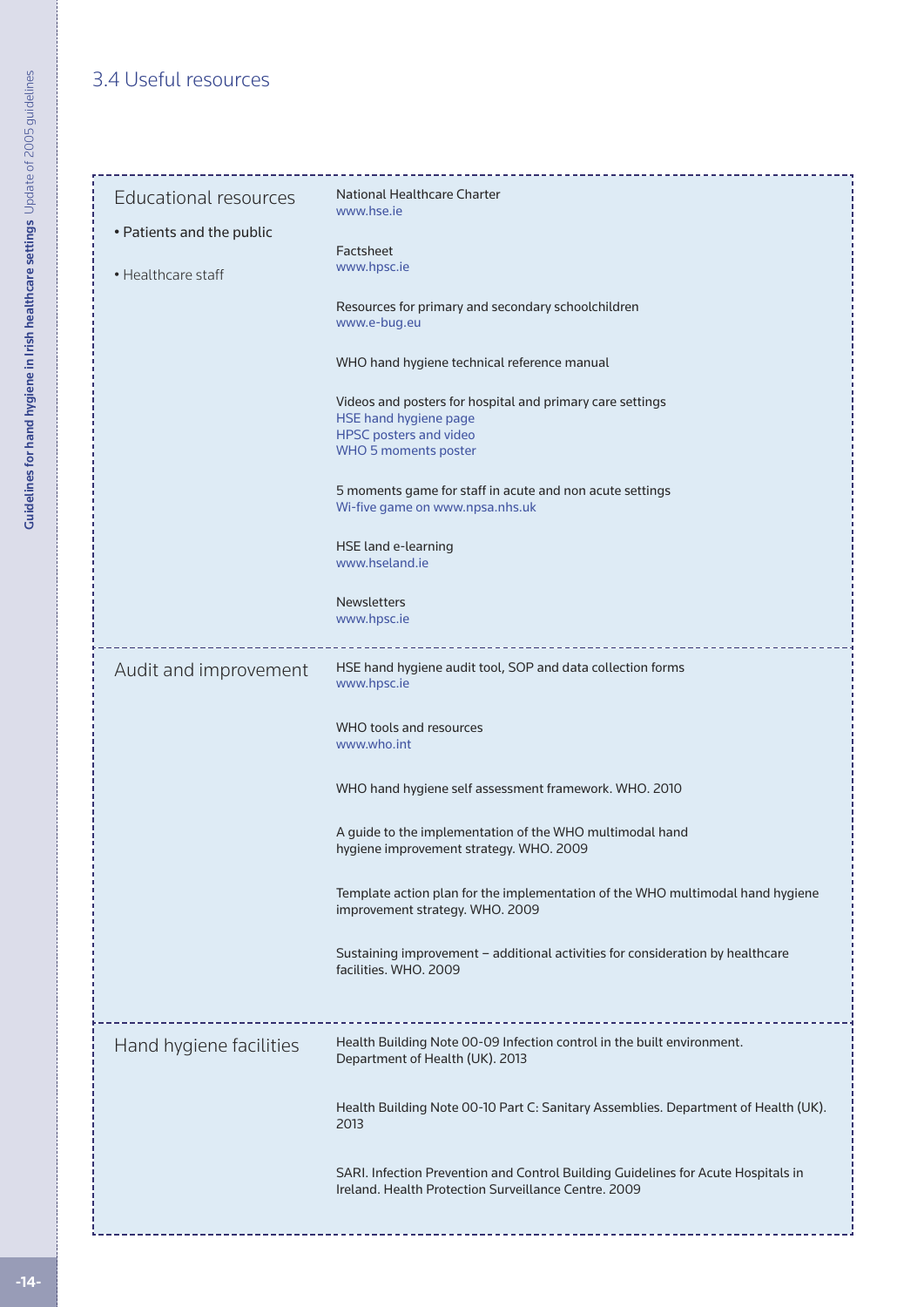| Other relevant guidelines<br>and key documents | National Clinical Programme on HCAI and AMR<br>www.hse.ie/hcai                                                                                                                                                                     |
|------------------------------------------------|------------------------------------------------------------------------------------------------------------------------------------------------------------------------------------------------------------------------------------|
|                                                | WHO. Guidelines on Hand Hygiene in Health Care. WHO. 2009                                                                                                                                                                          |
|                                                | WHO Hand hygiene in outpatient and home-based care and long-term care<br>facilities. WHO. 2012                                                                                                                                     |
|                                                | Infection prevention and control for primary care in Ireland. A guide for general<br>practice. HSE. 2013                                                                                                                           |
|                                                | Infection: prevention and control of healthcare-associated infections in primary<br>and community care. Partial update of NICE Clinical Guideline 2. National Clinical<br>Guideline Centre, 2012                                   |
|                                                | Loveday HP, Wilson JA, Pratt RJ, Golsorki M, Tingle A, Bak A et al. epic3: National<br>Evidence-Based Guidelines for Preventing Healthcare-Associated Infections in<br>NHS Hospitals in England. J Hosp Inf. 2014;86 Suppl 1:S1-70 |
|                                                | Provincial Infectious Diseases Advisory Committee. Best Practices for Hand<br>Hygiene in all Health Care Settings, 4 <sup>th</sup> edition. Public Health Ontario. 2014                                                            |
|                                                | Ellingson K, Haas JP, Aiello AE, Kusek L, Maragakis LL, Olmsted RN et al.<br>Strategies to prevent healthcare-associated infections through hand hygiene.<br>Infect Control Hosp Epidemiol. 2014;35(8):937-60.                     |
|                                                | National specification for alcohol-based hand hygiene products<br>www.hpsc.ie                                                                                                                                                      |
|                                                | National standards for safer better healthcare. Health Information and Quality<br>Authority. 2012.                                                                                                                                 |
|                                                | National standards for the prevention and control of healthcare associated<br>infections. Health Information and Quality Authority. 2009.                                                                                          |
|                                                |                                                                                                                                                                                                                                    |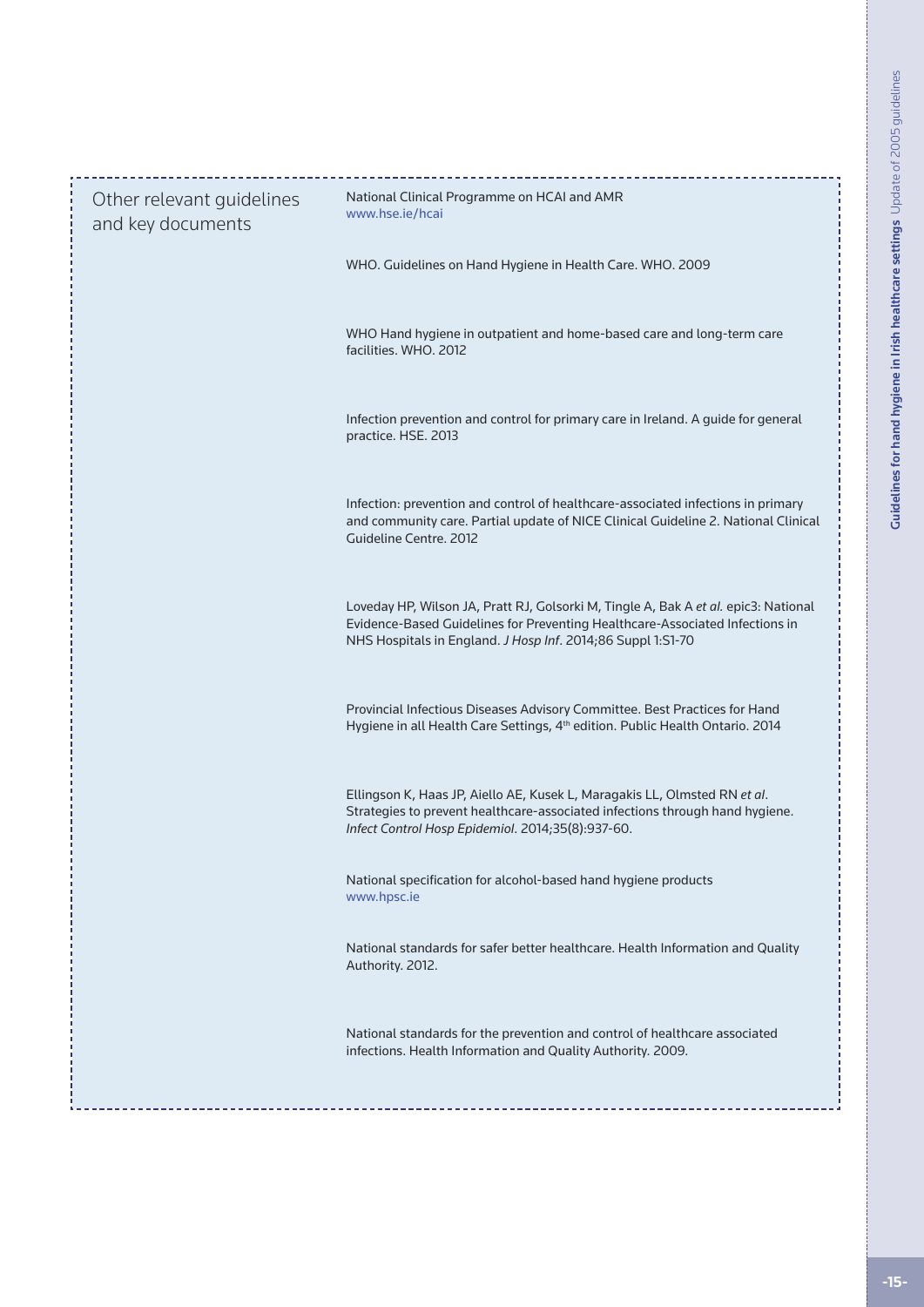## <span id="page-16-0"></span>3.5 Suggested evaluation, audit and outcome measures

| <b>Suggested evaluation and audit measures</b>                                    |
|-----------------------------------------------------------------------------------|
|                                                                                   |
| Compliance of healthcare workers with hand hygiene opportunities and/or technique |
| Barriers to effective hand hygiene technique                                      |
| Proportion of healthcare workers that have completed hand hygiene education       |
| Healthcare worker knowledge questionnaire                                         |
| Evaluation of healthcare worker hand hygiene technique                            |
| Alcohol hand rub consumption                                                      |
| Soap consumption                                                                  |
| Hand hygiene facilities                                                           |
| Availability of alcohol hand rub at point of care                                 |
| Location of hand hygiene posters                                                  |
| Patient questionnaire                                                             |
| <b>Suggested outcome measures</b>                                                 |
|                                                                                   |
| Facility/unit acquired Clostridium difficile infection                            |
| Facility/unit acquired multidrug resistant organisms (e.g., MRSA)                 |
| Facility/unit acquired catheter related bloodstream infections                    |
|                                                                                   |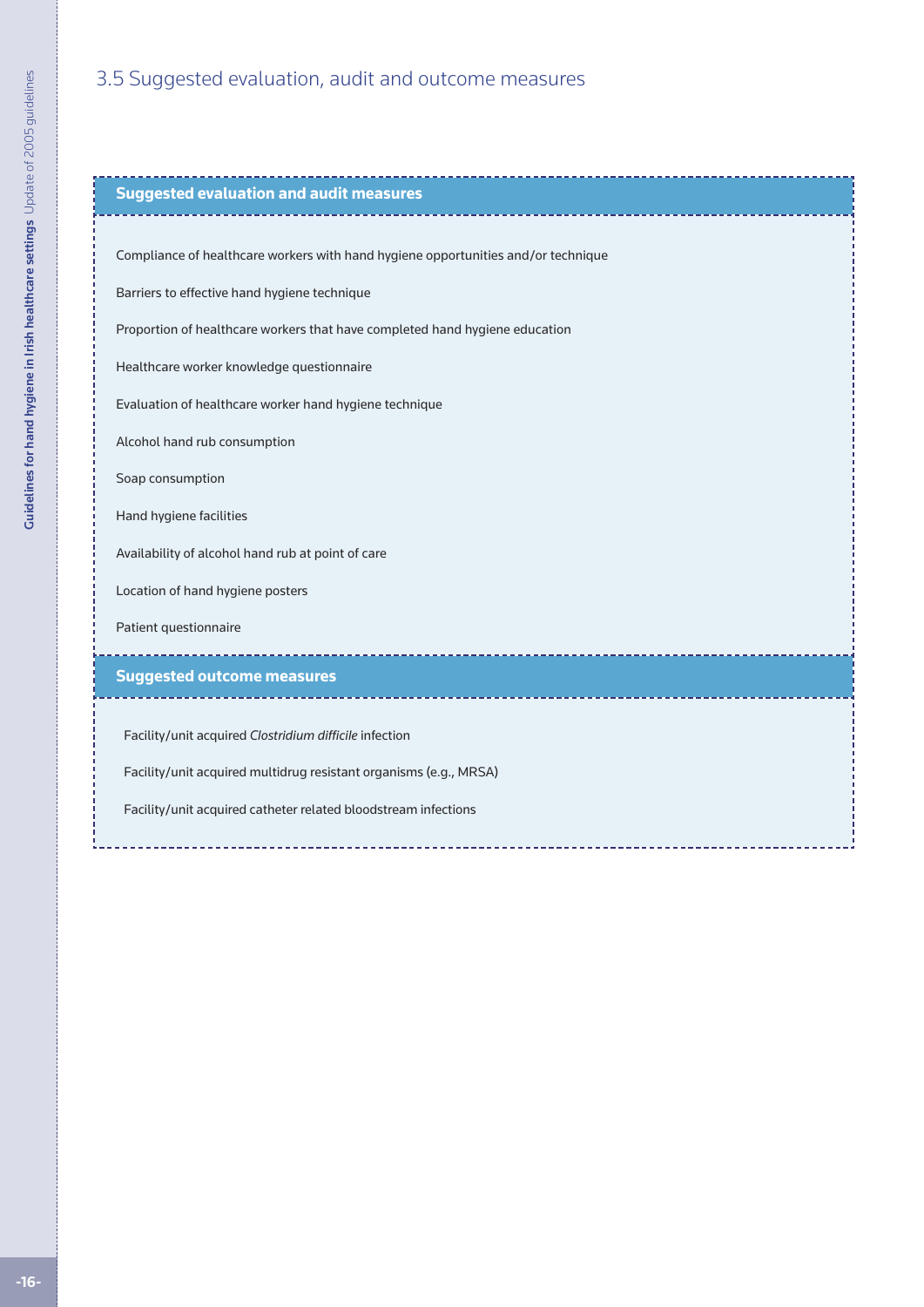## <span id="page-17-0"></span>3.6 Ranking of evidence explanation

Each recommendation is ranked, based on the ranking of evidence system used in the WHO Guidelines for Hand Hygiene in Health Care (2009)<sup>1</sup>, with the addition of a fifth category (II\*).

| <b>Category</b> | <b>Criteria</b>                                                                                                                                                 |
|-----------------|-----------------------------------------------------------------------------------------------------------------------------------------------------------------|
| <b>IA</b>       | Strongly recommended for implementation and strongly supported by well-designed experimental, clinical or<br>epidemiological studies                            |
| <b>IB</b>       | Strongly recommended for implementation and supported by some experimental, clinical or<br>epidemiological studies and a strong theoretical rationale           |
| IC              | Required for implementation, as mandated by federal and/or state regulation or standard                                                                         |
|                 | Suggested for implementation and supported by suggestive clinical or epidemiological studies or a theoretical<br>rationale or a consensus by a panel of experts |
| $\mathbb{H}^*$  | Recommended by the quideline development group                                                                                                                  |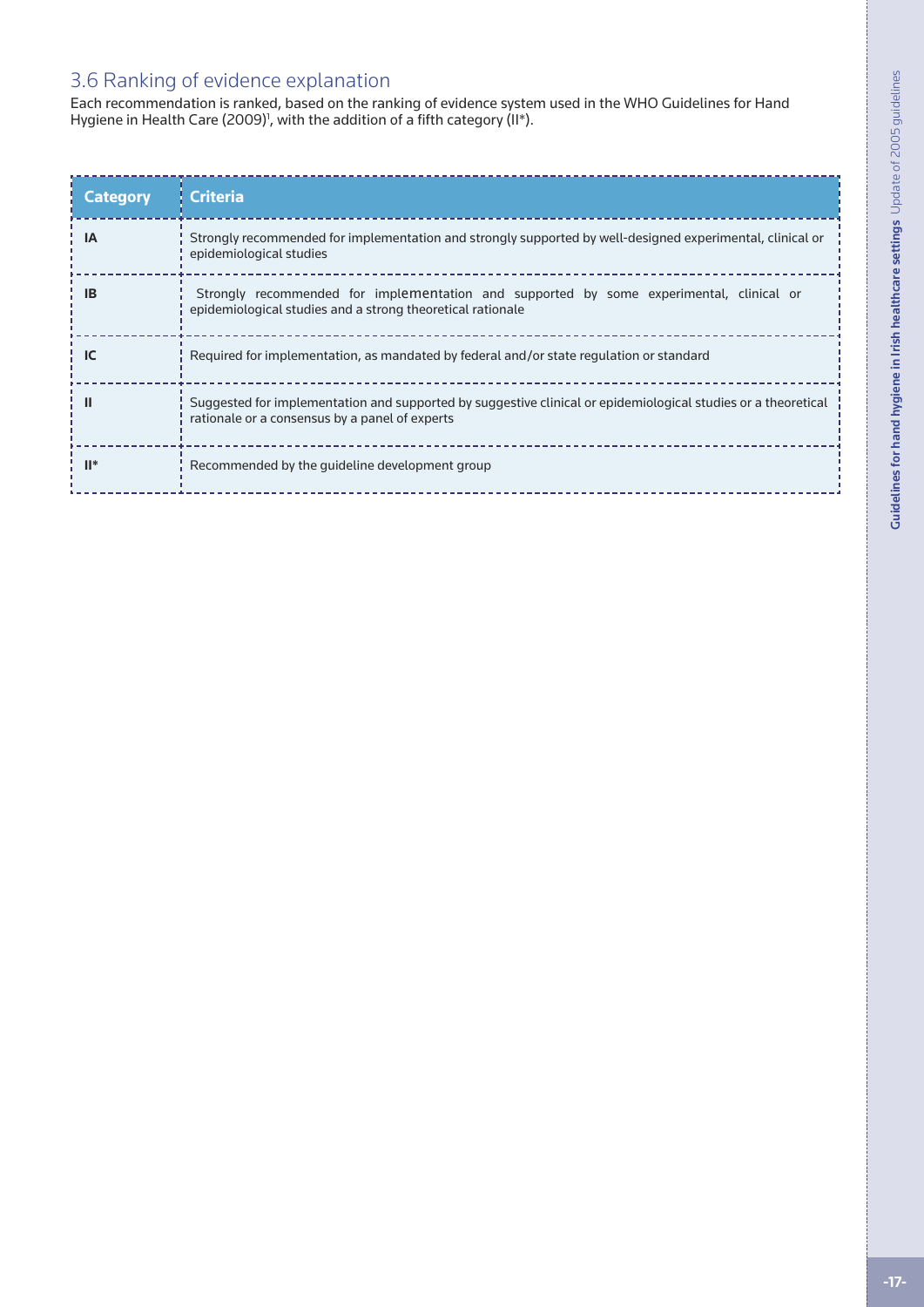## <span id="page-18-0"></span>3.7 Glossary of terms and abbreviations

# Terms

| <b>Alcohol hand rub</b>         | A liquid, gel or foam formulation of alcohol (e.g., ethanol, isopropanol)<br>designed for application to the hands, which is used to reduce the number of<br>microorganisms on hands when the hands are not visibly soiled                                                                                                                                                                                                                                                                                                                              |
|---------------------------------|---------------------------------------------------------------------------------------------------------------------------------------------------------------------------------------------------------------------------------------------------------------------------------------------------------------------------------------------------------------------------------------------------------------------------------------------------------------------------------------------------------------------------------------------------------|
| <b>Antimicrobial soap</b>       | Soap that contains an antimicrobial agent (e.g., chlorhexidine, iodine) to<br>reduce the number of microorganisms on the skin. Can also be referred to as<br>antiseptic handwash solution                                                                                                                                                                                                                                                                                                                                                               |
| <b>Hand hygiene</b>             | A general term referring to any action of hand cleansing. Hand hygiene can be<br>performed using soap (plain or antimicrobial) and water, or an alcohol hand<br>rub. Hand hygiene includes surgical hand preparation                                                                                                                                                                                                                                                                                                                                    |
| <b>Hand washing</b>             | The physical removal of microorganisms from the hands using soap and water                                                                                                                                                                                                                                                                                                                                                                                                                                                                              |
| <b>Healthcare setting</b>       | Any location where healthcare is provided, including settings where<br>emergency care is provided, hospitals, general practice, long-term care<br>facilities, mental health facilities, community health centres and clinics,<br>physician offices, dental offices, and home care                                                                                                                                                                                                                                                                       |
| <b>Liquid soap</b>              | Liquid detergent that contains no added antimicrobial agents, or may contain<br>these solely as preservatives                                                                                                                                                                                                                                                                                                                                                                                                                                           |
| <b>Patient environment</b>      | The immediate space around a patient (or client or resident) that may be<br>touched by the patient (or client or resident) and may also be touched by the<br>healthcare worker. In a single room, the patient environment is the room. In<br>a multi-bed room, the patient environment is the area inside the individual's<br>curtain. In a nursery/neonatal setting, the patient environment includes the<br>inside of the cot or incubator, as well as the equipment outside the cot or<br>incubator used for that infant (e.g., ventilator, monitor) |
| <b>Point of care</b>            | The place where the three elements come together: the patient (or client or<br>resident), the healthcare worker and care or treatment involving contact with<br>the patient (or client or resident) or his/her surroundings                                                                                                                                                                                                                                                                                                                             |
| <b>Surgical hand antisepsis</b> | See surgical hand preparation                                                                                                                                                                                                                                                                                                                                                                                                                                                                                                                           |
| <b>Surgical hand hygiene</b>    | See surgical hand preparation                                                                                                                                                                                                                                                                                                                                                                                                                                                                                                                           |
|                                 | Surgical hand preparation The preparation of hands for surgery, using either an antimicrobial soap<br>and water, or an alcohol hand rub that has persistent antimicrobial activity                                                                                                                                                                                                                                                                                                                                                                      |
| <b>Surgical hand rub</b>        | Surgical hand preparation with an alcohol hand rub that has persistent<br>antimicrobial activity                                                                                                                                                                                                                                                                                                                                                                                                                                                        |
| <b>Visibly soiled hands</b>     | Hands on which dirt or body fluids can be seen                                                                                                                                                                                                                                                                                                                                                                                                                                                                                                          |

---------------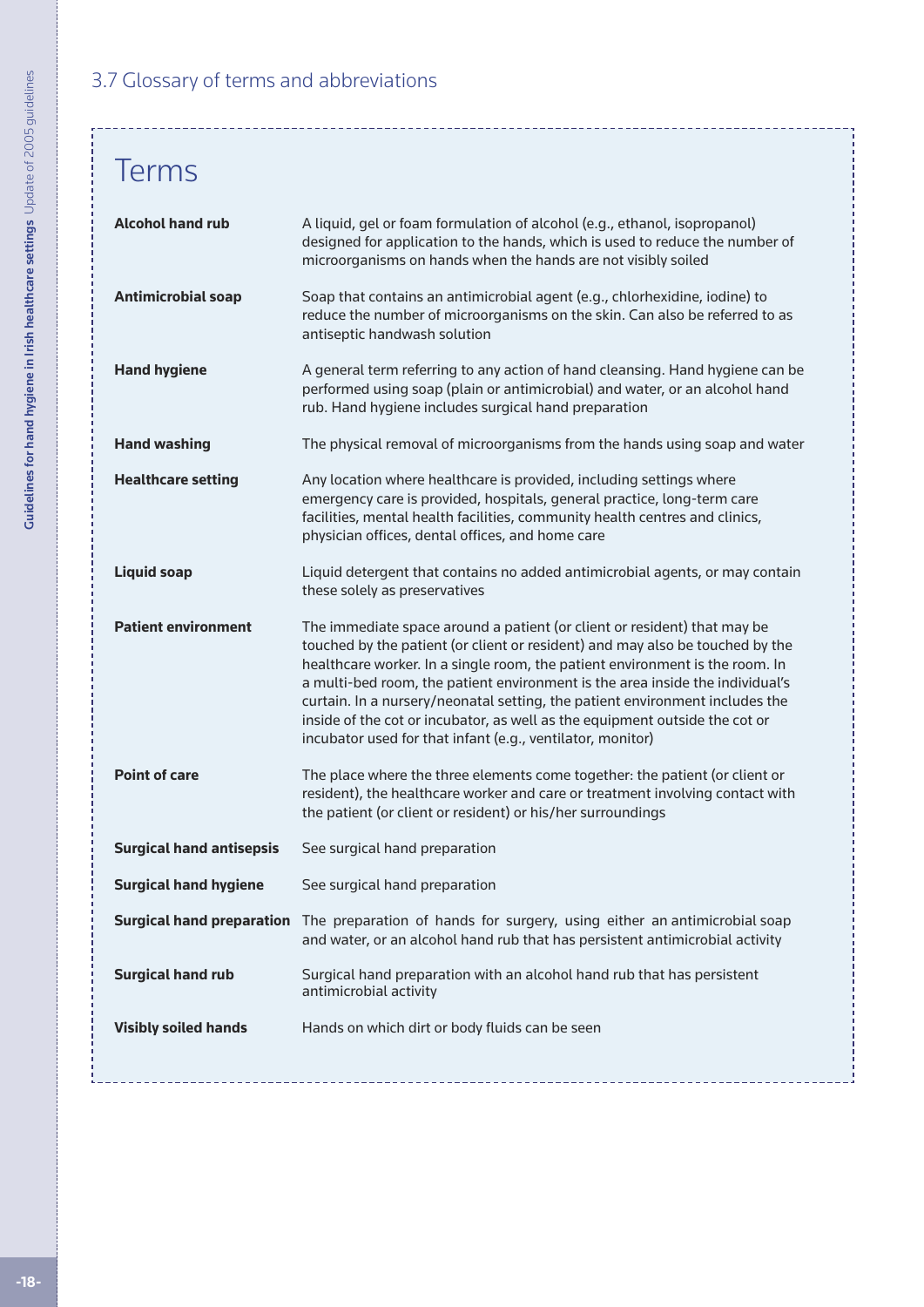# Abbreviations

| <b>AHR</b>  | Alcohol handrub                                            |
|-------------|------------------------------------------------------------|
| <b>AMR</b>  | Antimicrobial resistance                                   |
| <b>CEO</b>  | <b>Chief Executive Officer</b>                             |
| <b>HBN</b>  | <b>Health Building Note</b>                                |
| <b>HCAI</b> | Healthcare-associated infection                            |
| <b>HPSC</b> | Health Protection Surveillance Centre                      |
| <b>HSE</b>  | <b>Health Service Executive</b>                            |
| <b>HTM</b>  | <b>Health Technical Memorandum</b>                         |
| <b>NICE</b> | National Institute for Health and Clinical Excellence (UK) |
| <b>SARI</b> | Strategy for Control of Antimicrobial Resistance           |
| <b>WHO</b>  | World Health Organization                                  |
|             |                                                            |
|             |                                                            |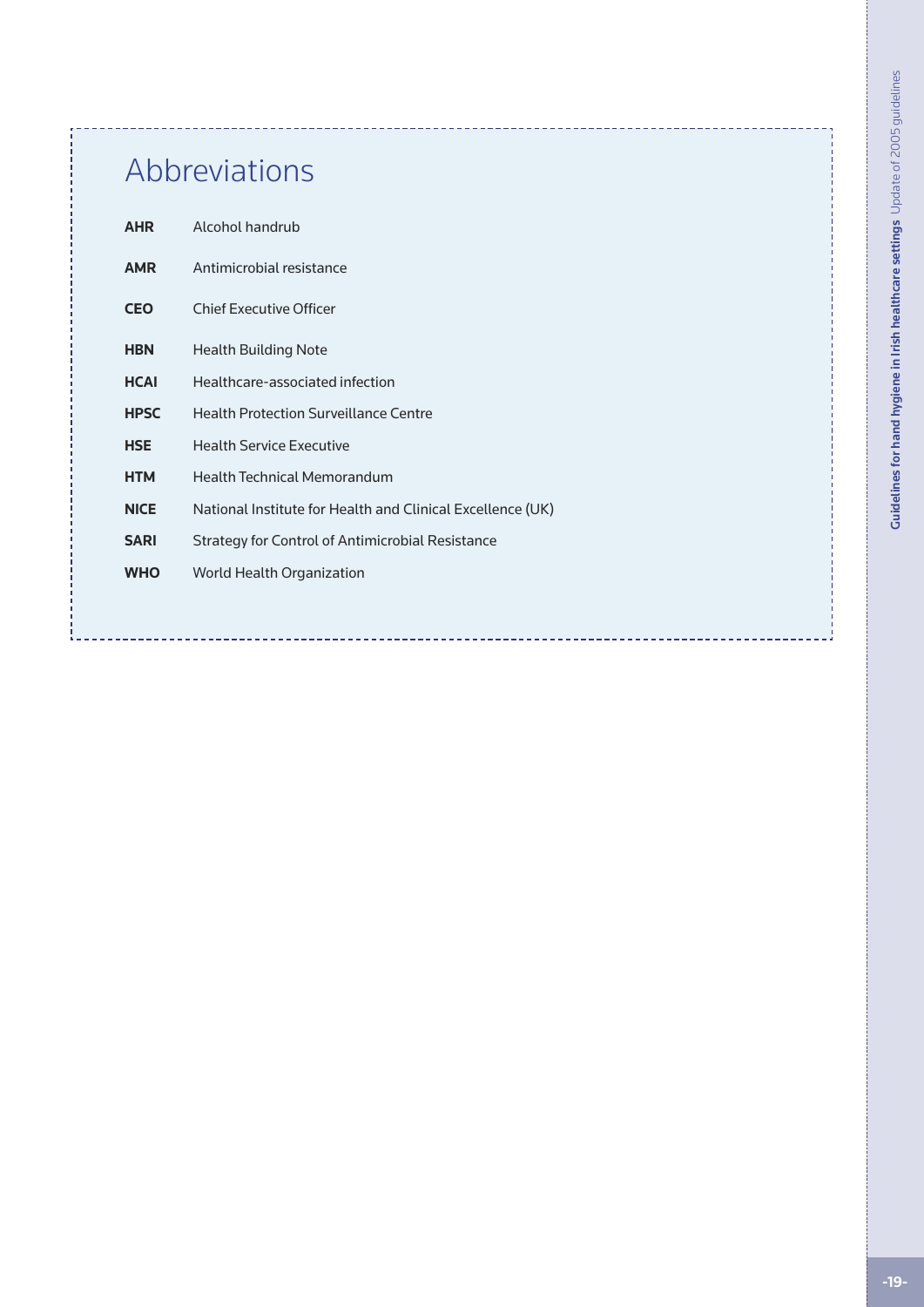#### <span id="page-20-0"></span>**References**

- 
- 1. WHO. Guidelines on Hand Hygiene in Health Care. WHO. 2009
- 2. SARI Infection Control Subcommittee. Guidelines for Hand Hygiene in the Irish Health Care Settings. Health Protection Surveillance Centre. 2005
- 3. Infection: prevention and control of healthcare-associated infections in primary and community care. Partial update of NICE Clinical Guideline 2. National Clinical Guideline Centre. 2012
- 4. Loveday HP, Wilson JA, Pratt RJ, Golsorki M, Tingle A, Bak A *et al*. epic3: National Evidence-Based Guidelines for Preventing Healthcare-Associated Infections in NHS Hospitals in England. *J Hosp Inf*. 2014;86 Suppl 1:S1-70
- 5. Provincial Infectious Diseases Advisory Committee. Best Practices for Hand Hygiene in all Health Care Settings, 4th edition. Public Health Ontario. 2014
- 6. Ellingson K, Haas JP, Aiello AE, Kusek L, Maragakis LL, Olmsted RN *et al*. Strategies to prevent healthcare-associated infections through hand hygiene. *Infect Control Hosp Epidemiol.* 2014;35(8):937-60.
- 7. WHO. Hand hygiene in outpatient and home-based care and long-term care facilities. WHO. 2012